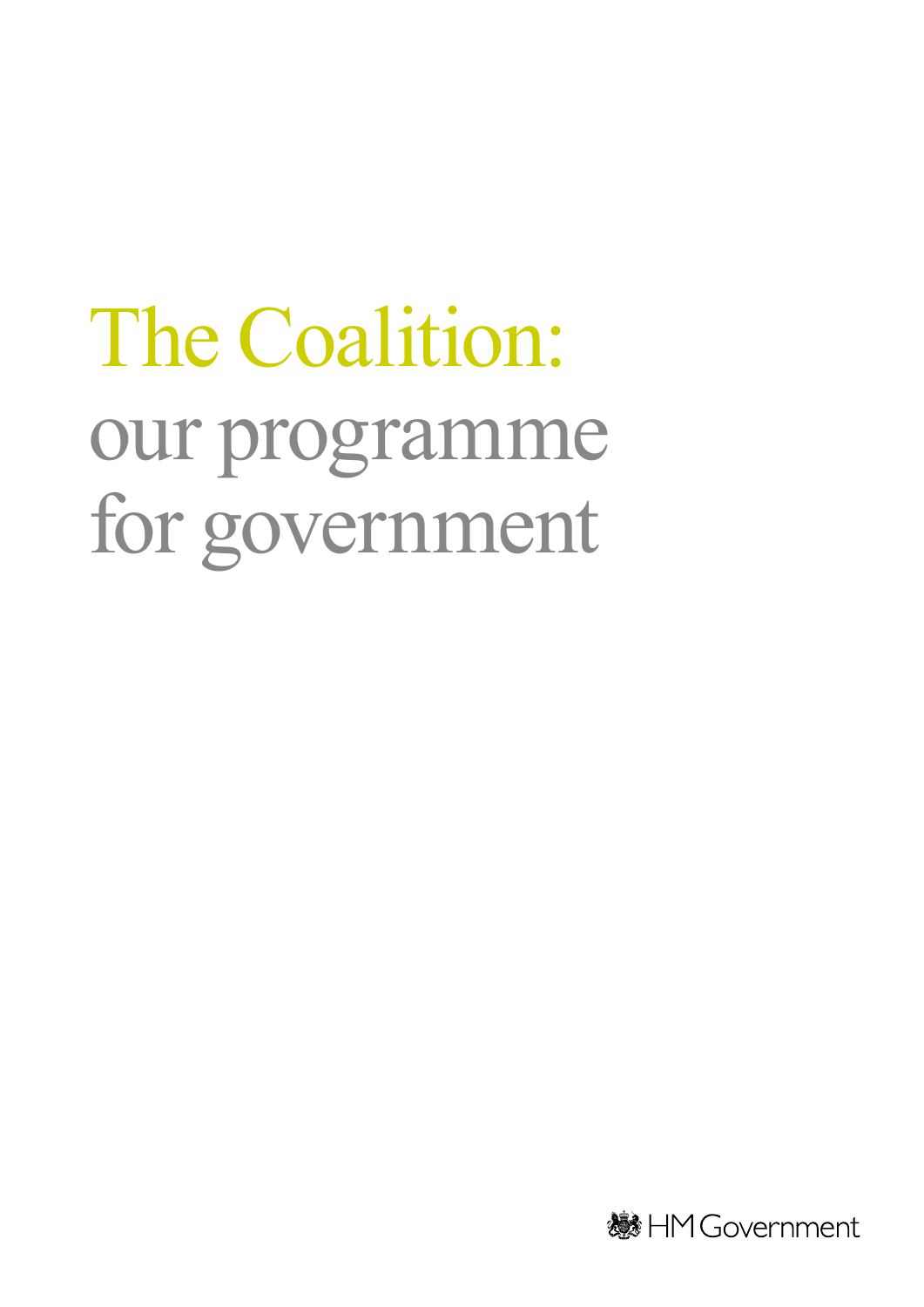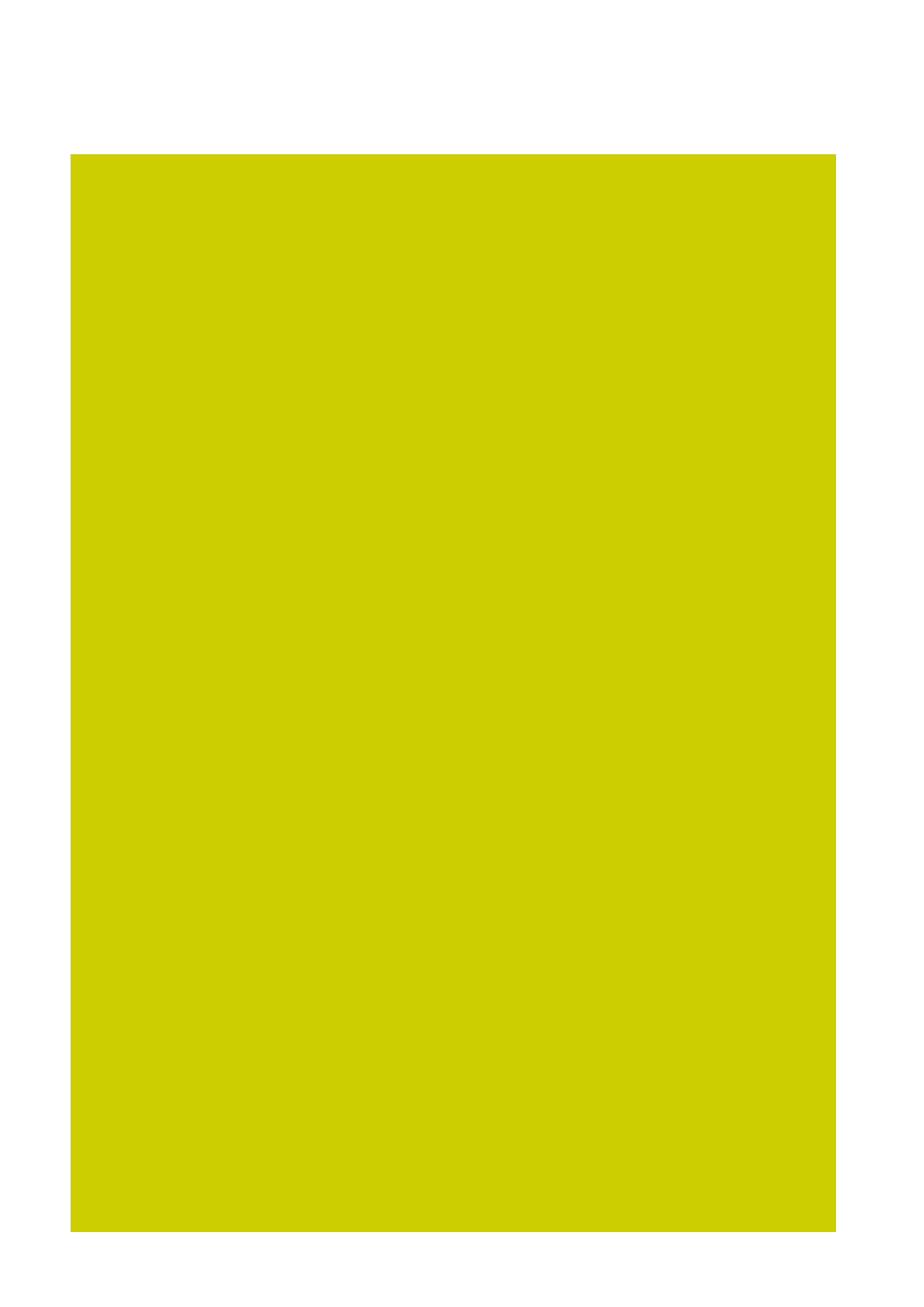# Freedom Fairness Responsibility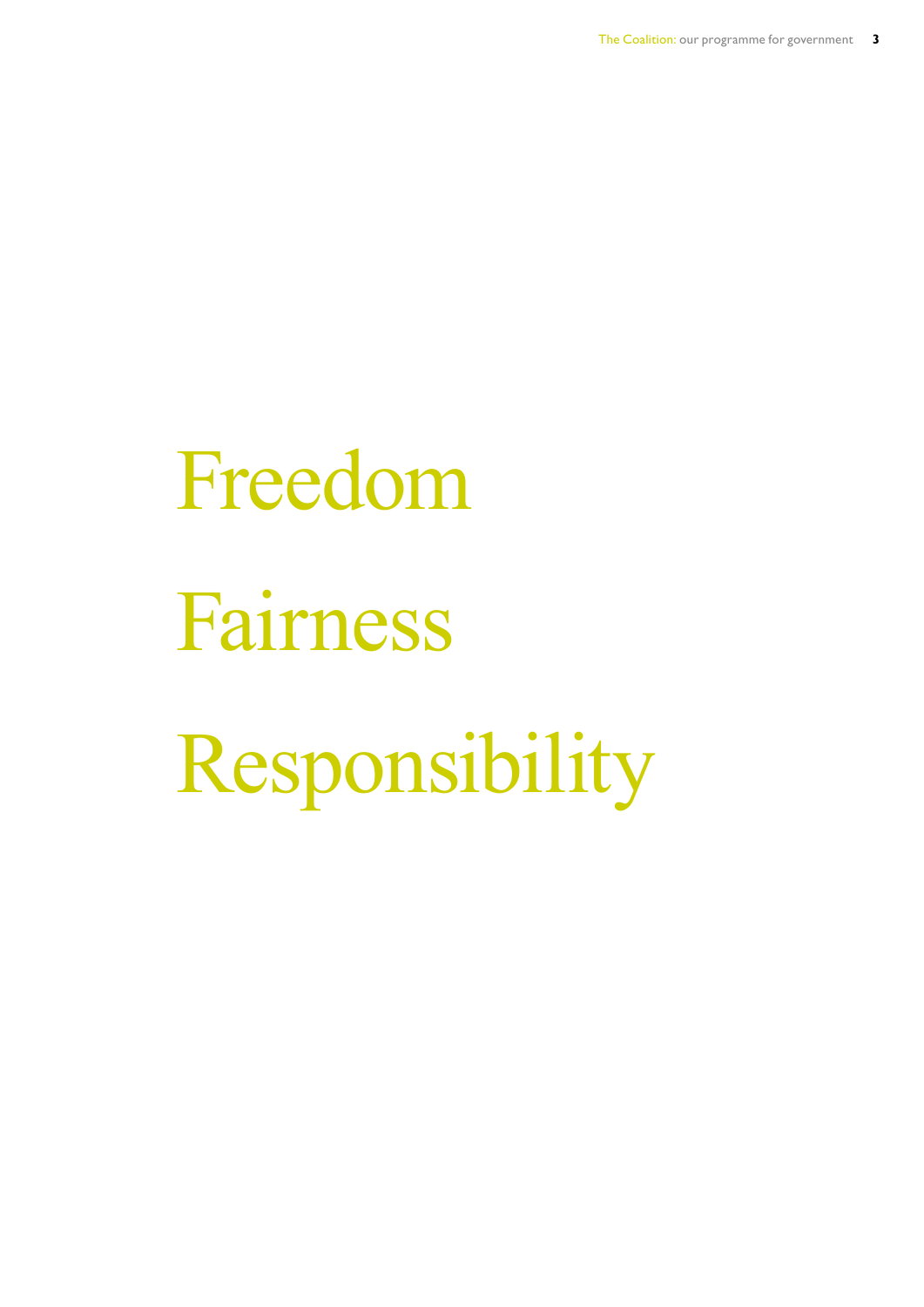The Coalition: our programme for government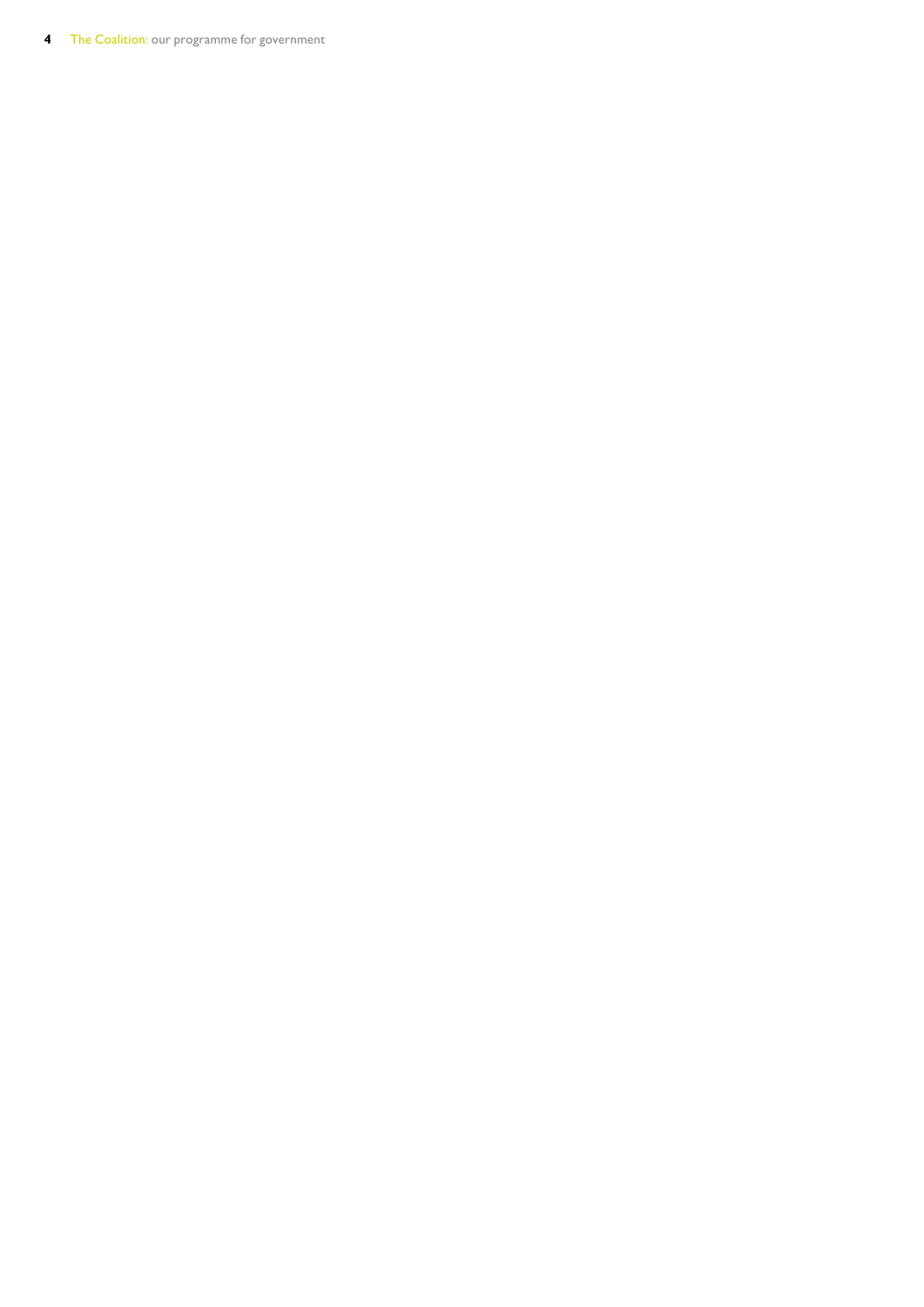# **CONTENTS**

| Τ.  |     |
|-----|-----|
| 2.  |     |
| 3.  |     |
| 4.  |     |
| 5.  |     |
| 6.  |     |
| 7.  |     |
| 8.  |     |
| 9.  |     |
| 10. |     |
| Н.  |     |
|     |     |
|     |     |
|     |     |
|     |     |
|     |     |
| 17. |     |
|     |     |
| 19. |     |
|     |     |
|     |     |
|     | .24 |
|     |     |
|     |     |
|     |     |
|     |     |
|     |     |
|     |     |
|     |     |
|     |     |
|     |     |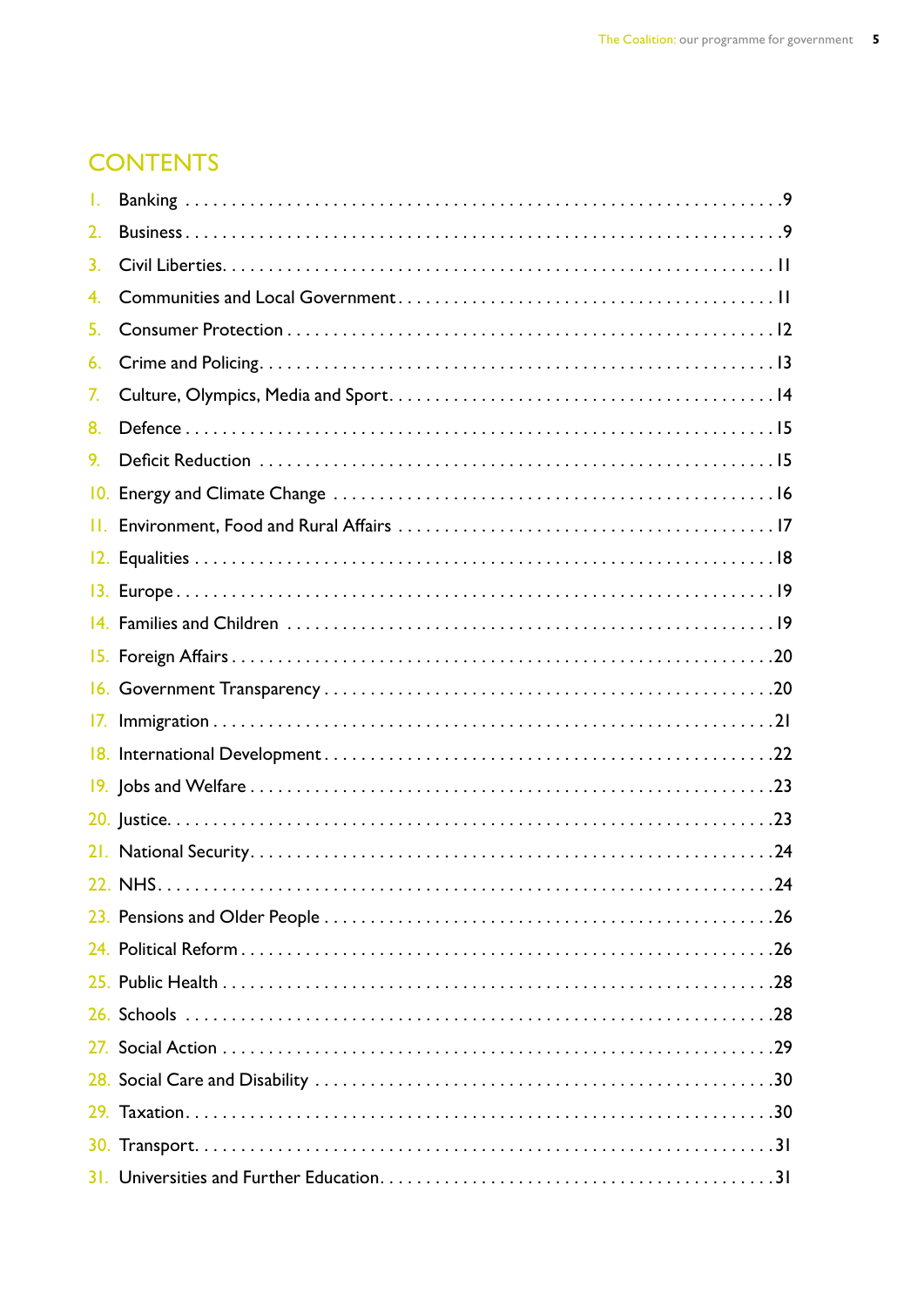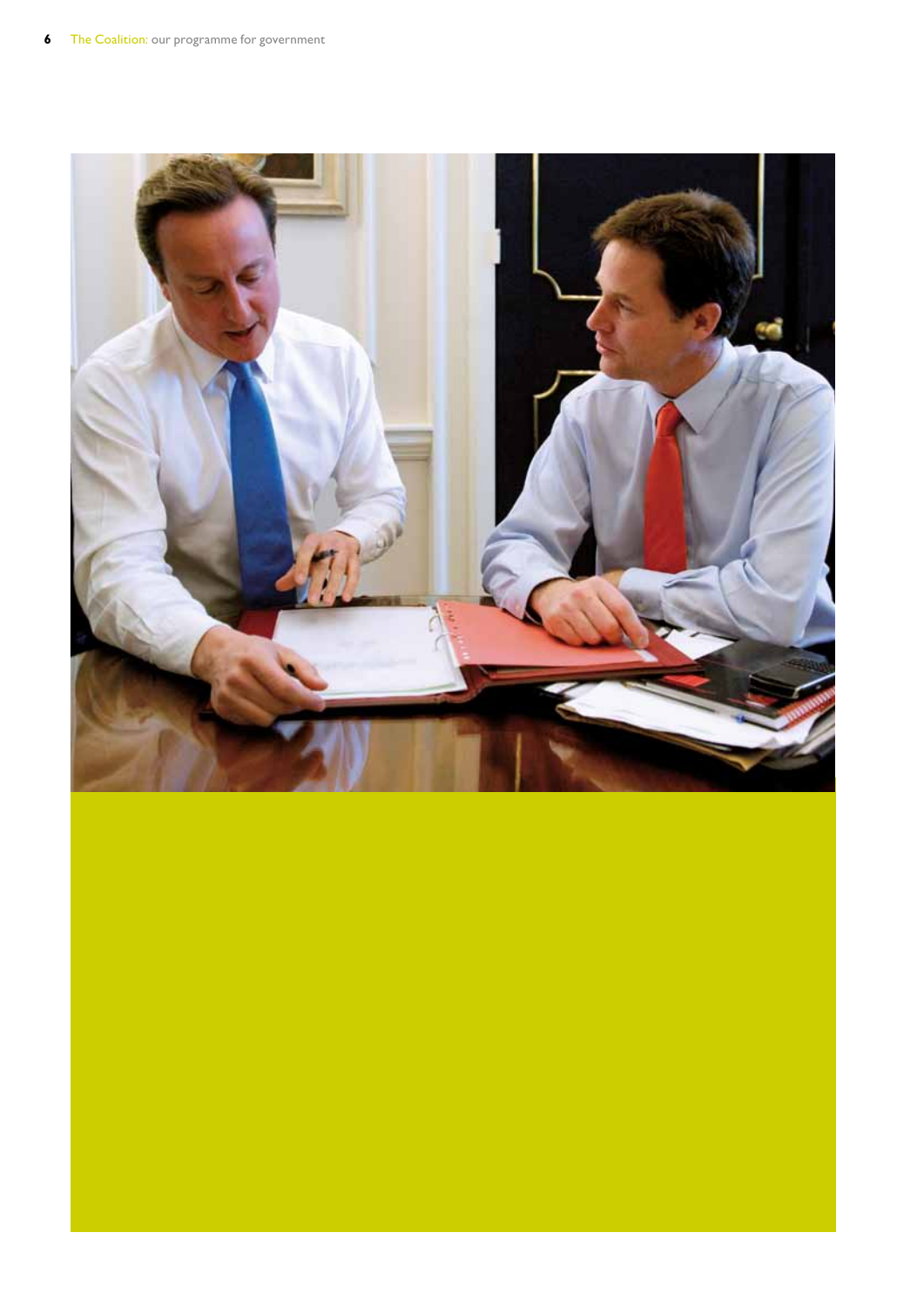#### FOREWORD

#### *By David Cameron and Nick Clegg*

This is an historic document in British politics: the first time in over half a century two parties have come together to put forward a programme for partnership government.

As our parties have worked together it has become increasingly clear to us that, although there are differences, there is also common ground. We share a conviction that the days of big government are over; that centralisation and top-down control have proved a failure. We believe that the time has come to disperse power more widely in Britain today; to recognise that we will only make progress if we help people to come together to make life better. In short, it is our ambition to distribute power and opportunity to people rather than hoarding authority within government. That way, we can build the free, fair and responsible society we want to see.

We are agreed that the first duty of government is to safeguard our national security and support our troops in Afghanistan and elsewhere – and we will fulfil that duty. We are also agreed that the most urgent task facing this coalition is to tackle our record debts, because without sound finances, none of our ambitions will be deliverable. Difficult decisions will have to be taken in the months and years ahead, but we will ensure that fairness is at the heart of those decisions so that all those most in need are protected. Working together, we are confident that we can take the country through difficult times to better days ahead.

Tackling the deficit is essential, but it is not what we came into politics to achieve. We stood for Parliament  $-$  and for the leadership of our parties – with visions of a Britain better in every way. And we have found in this coalition that our visions are not compromised by working together; they are strengthened and enhanced. That is why this coalition has the potential for era-changing, convention-challenging, radical reform. 

For example, we both want to build a new economy from the rubble of the old. We will support sustainable growth and enterprise, balanced across all regions and all industries, and promote the green industries that are so essential for our future. This document shows how, with radical plans to reform our broken banking system and new incentives for green growth.

We both want a Britain where social mobility is unlocked; where everyone, regardless of background, has the chance to rise as high as their talents and ambition allow them. To pave the way, we have both agreed to sweeping reform of welfare, taxes and, most of all, our schools  $-$  with a breaking open of the state monopoly and extra money following the poorest pupils so that they, at last, get to go to the best schools, not the worst.

We both want a Britain where our political system is looked at with admiration, not anger. We have a shared ambition to clean up Westminster and a determination to oversee a radical redistribution of power away from Westminster and Whitehall to councils, communities and homes across the nation. Wherever possible, we want people to call the shots over the decisions that affect their lives.

And we are both committed to turning old thinking on its head and developing new approaches to government. For years, politicians could argue that because they held all the information, they needed more power. But today,  $technological innovation has – with astonishing$ speed - developed the opportunity to spread information and decentralise power in a way we have never seen before. So we will extend transparency to every area of public life. Similarly, there has been the assumption that central government can only change people's behaviour through rules and regulations. Our government will be a much smarter one, shunning the bureaucratic levers of the past and finding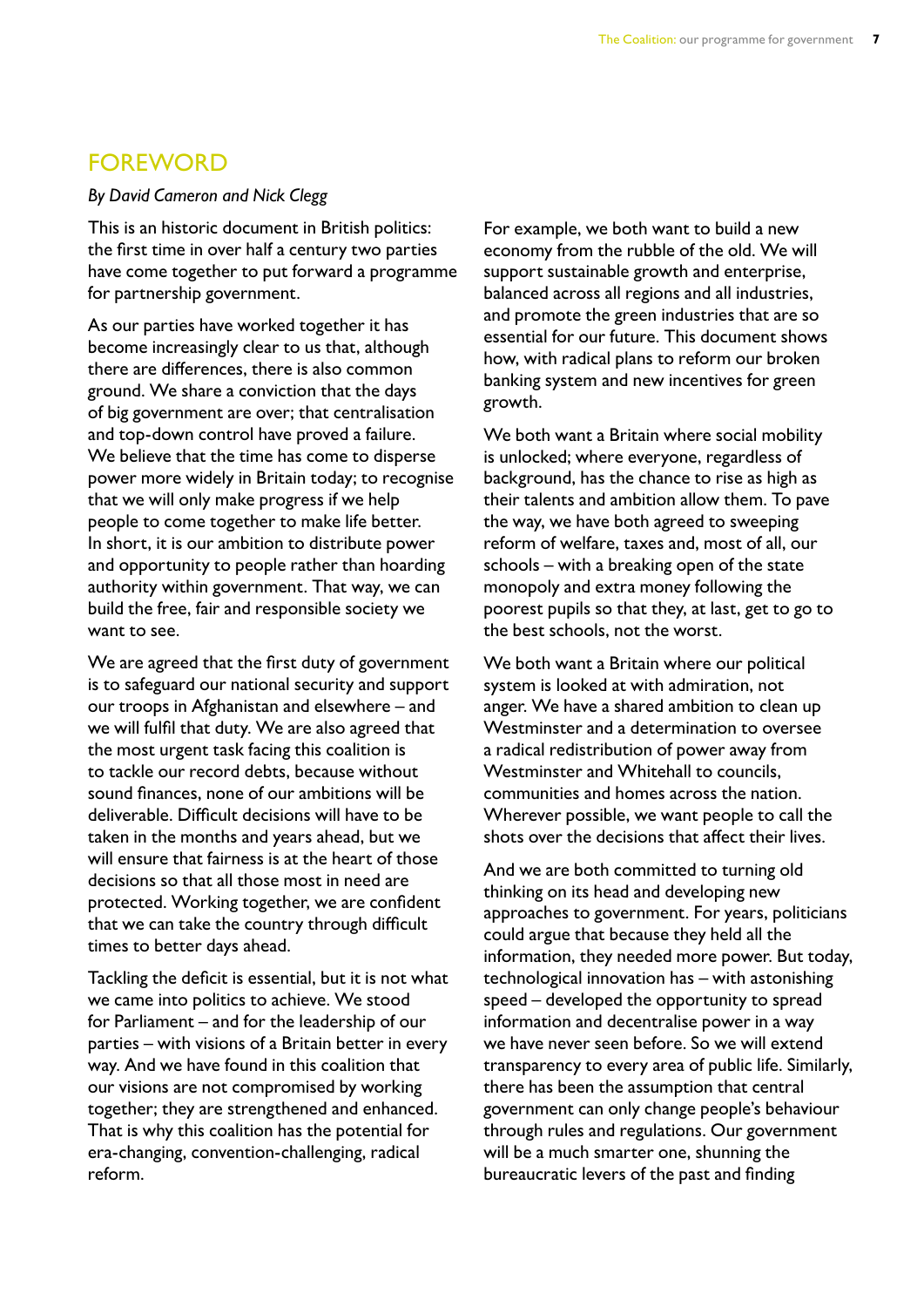intelligent ways to encourage, support and enable people to make better choices for themselves.

In every part of this agreement, we have gone further than simply adopting those policies where we previously overlapped. We have found that a combination of our parties' best ideas and attitudes has produced a programme for government that is more radical and comprehensive than our individual manifestos.

For example, when you take Conservative plans to strengthen families and encourage social responsibility, and add to them the Liberal Democrat passion for protecting our civil liberties and stopping the relentless incursion of the state into the lives of individuals, you create a Big Society matched by big citizens. This offers the potential to completely recast the relationship between people and the state: citizens empowered; individual opportunity extended; communities coming together to make lives better. We believe that the combination of our ideas will help us to create a much stronger society: one where those who can, do; and those who cannot, we always help.

And in the crucial area of public service reform, we have found that Liberal Democrat and Conservative ideas are stronger combined. For example, in the NHS, take Conservative thinking on markets, choice and competition and add to it the Liberal Democrat belief in advancing democracy at a much more local level, and you have a united vision for the NHS that is truly radical: GPs with authority over commissioning; patients with much more control; elections for your local NHS health board. Together, our ideas will bring an emphatic end to the bureaucracy, top-down control and centralisation that has so diminished our NHS

Three weeks ago we could never have predicted the publication of this document. After the election, of course, there was the option of minority government  $-$  but we were uninspired by it. Instead, there was the option of a coalition in the national interest  $-$  and we seized it. When we set off on this journey we were two parties with some policies in common and a shared desire to work in the national interest. We arrive at this programme for government a strong, progressive coalition inspired by the values of freedom, fairness and responsibility. This programme is for five years of partnership government driven by those values. We believe that it can deliver radical, reforming government, a stronger society, a smaller state, and power and responsibility in the hands of every citizen. Great change and real progress lie ahead.

Jail Caren

David Cameron Prime Minister

Nick Clog

Nick Clegg Deputy Prime Minister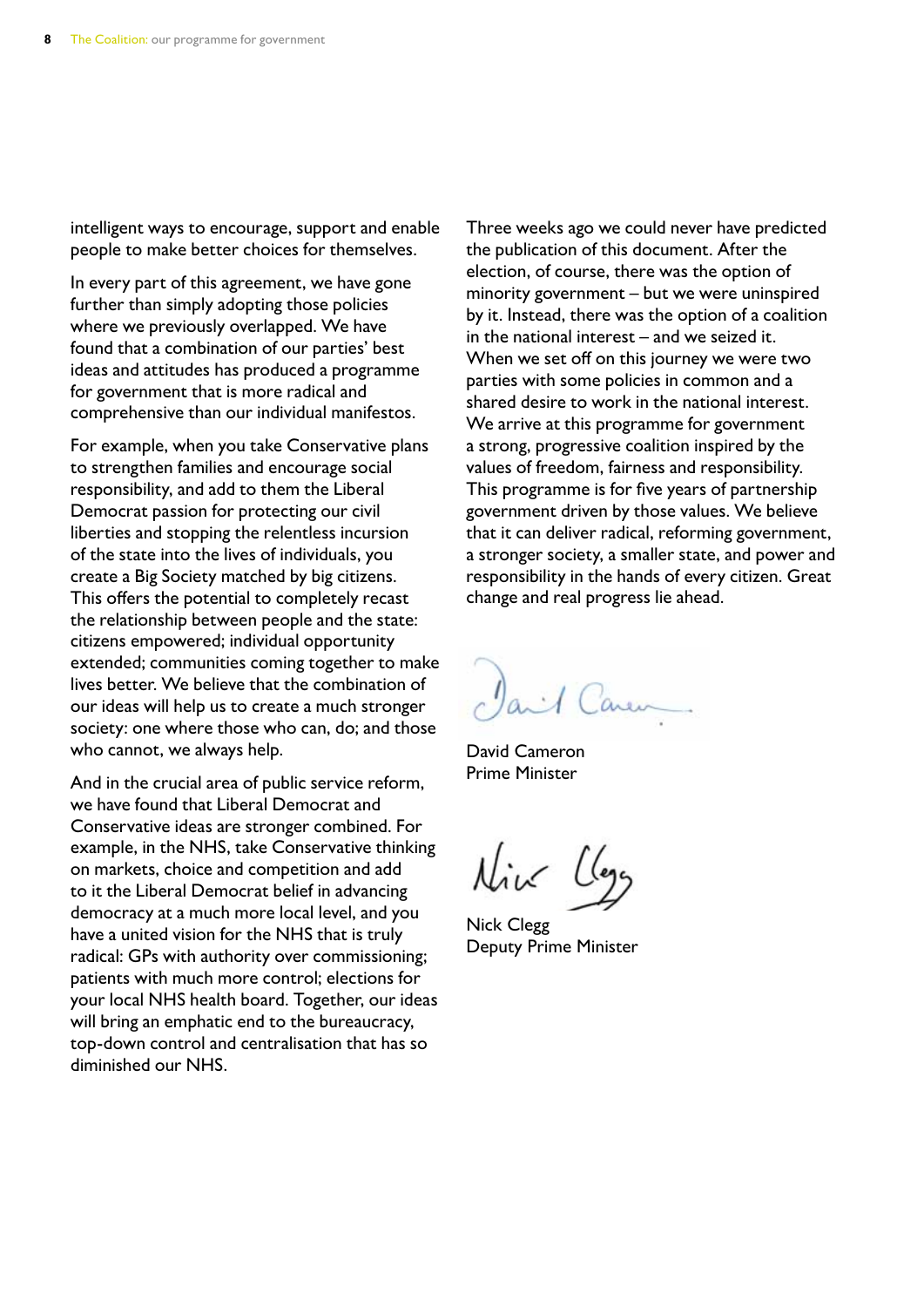#### 1. BANKING

In recent years, we have seen a massive financial meltdown due to over-lending, over-borrowing and poor regulation. The Government believes that the current system of financial regulation is fundamentally flawed and needs to be replaced with a framework that promotes responsible and sustainable banking, where regulators have greater powers to curb unsustainable lending practices and we take action to promote more competition in the banking sector. In addition, we recognise that much more needs to be done to protect taxpayers from financial malpractice and to help the public manage their own debts.

- We will reform the banking system to avoid a repeat of the financial crisis, to promote a competitive economy, to sustain the recovery and to protect and sustain jobs.
- We will introduce a banking levy and seek a detailed agreement on implementation.
- We will bring forward detailed proposals for robust action to tackle unacceptable bonuses in the financial services sector; in developing these proposals, we will ensure they are effective in reducing risk.
- We want the banking system to serve business, not the other way round. We will bring forward detailed proposals to foster diversity in financial services, promote mutuals and create a more competitive banking industry.
- We will develop effective proposals to ensure the flow of credit to viable SMEs. This will include consideration of both a major loan guarantee scheme and the use of net lending targets for the nationalised banks.
- We will take steps to reduce systemic risk in the banking system and will establish an independent commission to investigate the complex issue of separating retail and investment banking in a sustainable way; while recognising that this will take time to get right, the commission will be given an initial time frame of one year to report.
- We will reform the regulatory system to avoid a repeat of the financial crisis. We will bring forward proposals to give the Bank of England control of macro-prudential regulation and oversight of micro-prudential regulation.
- We rule out joining or preparing to join the European Single Currency for the duration of this agreement.
- We will work with the Bank of England to investigate how the process of including housing costs in the CPI measure of inflation can be accelerated.
- We will create Britain's first free national financial advice service, which will be funded in full from a new social responsibility levy on the financial services sector.
- We take white collar crime as seriously as other crime, so we will create a single agency to take on the work of tackling serious economic crime that is currently done by, among others, the Serious Fraud Office, Financial Services Authority and Office of Fair Trading.

# 2. BUSINESS

The Government believes that business is the driver of economic growth and innovation, and that we need to take urgent action to boost enterprise, support green growth and build a new and more responsible economic model. We want to create a fairer and more balanced economy, where we are not so dependent on a narrow range of economic sectors, and where new businesses and economic opportunities are more evenly shared between regions and industries.

- We will cut red tape by introducing a 'one-in, one-out' rule whereby no new regulation is brought in without other regulation being cut by a greater amount.
- We will end the culture of 'tick-box' regulation, and instead target inspections on high-risk organisations through co-regulation and improving professional standards.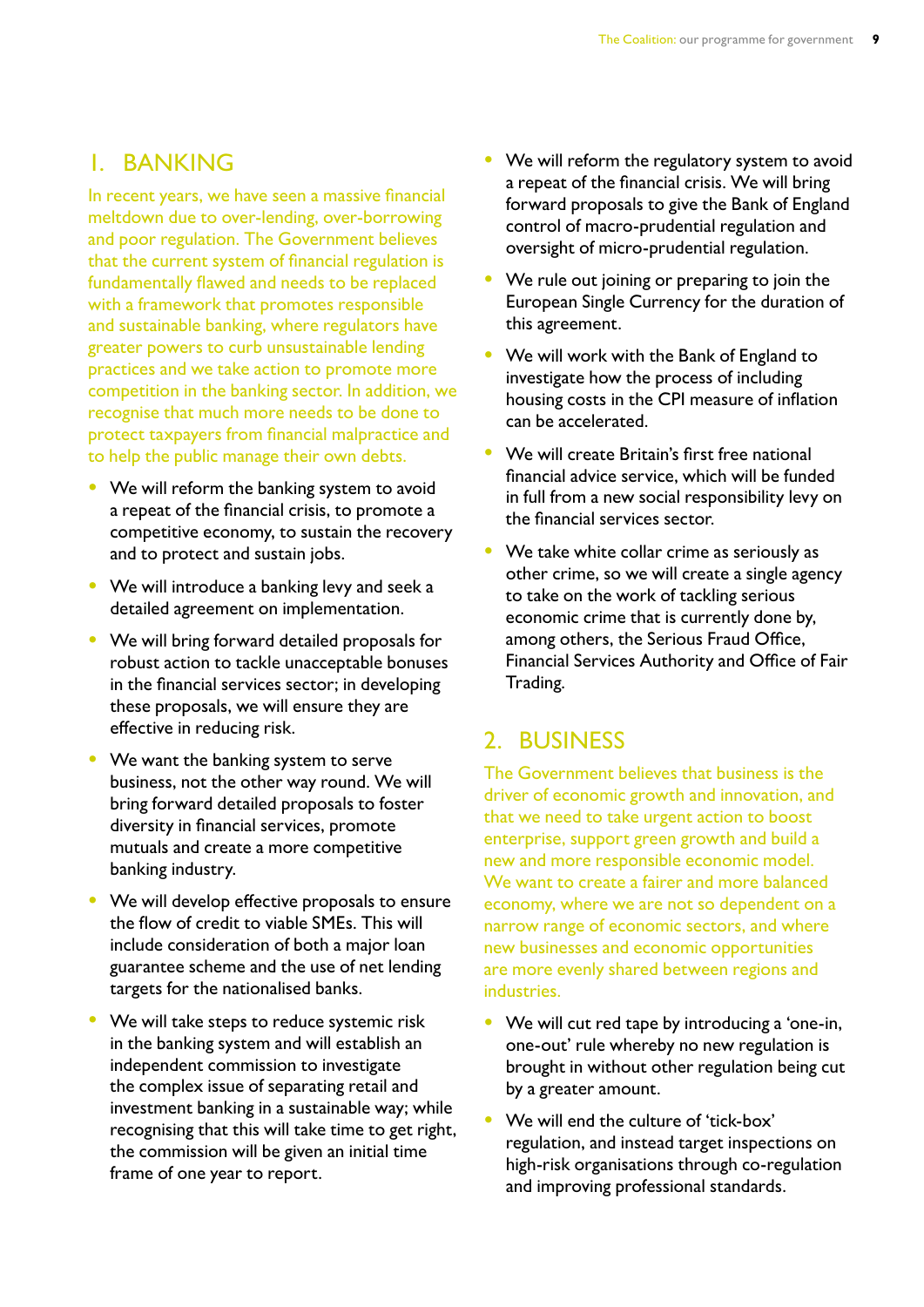- We will impose 'sunset clauses' on regulations and regulators to ensure that the need for each regulation is regularly reviewed.
- We will review IR 35, as part of a wholesale review of all small business taxation, and seek to replace it with simpler measures that prevent tax avoidance but do not place undue administrative burdens or uncertainty on the self-employed, or restrict labour market flexibility.
- We will find a practical way to make small business rate relief automatic.
- We will reform the corporate tax system by simplifying reliefs and allowances, and tackling avoidance, in order to reduce headline rates. Our aim is to create the most competitive corporate tax regime in the G20, while protecting manufacturing industries.
- We will seek to ensure an injection of private capital into Royal Mail, including opportunities for employee ownership. We will retain Post Office Ltd in public ownership.
- We will seek to ensure a level playing field between small and large retailers by enabling councils to take competition issues into account when drawing up their local plans to shape the direction and type of new retail development.
- We will give the public the opportunity to challenge the worst regulations.
- We will review employment and workplace laws, for employers and employees, to ensure they maximise flexibility for both parties while protecting fairness and providing the competitive environment required for enterprise to thrive.
- We will make it easier for people to set up new enterprises by cutting the time it takes to start a new business. Our ambition is to make the UK one of the fastest countries in the world to start up a new business. We will reduce the number of forms needed to register a new business, and move towards a 'one-click' registration model.
- We will end the ban on social tenants starting businesses in their own homes.
- We will promote small business procurement, in particular by introducing an aspiration that 25% of government contracts should be awarded to small and medium-sized businesses and by publishing government tenders in full online and free of charge.
- We will consider the implementation of the Dyson Review to make the UK the leading hi-tech exporter in Europe, and refocus the research and development tax credit on hi-tech companies, small firms and start-ups.
- We will review the range of factors that can be considered by regulators when takeovers are proposed.
- We will reinstate an Operating and Financial Review to ensure that directors' social and environmental duties have to be covered in company reporting, and investigate further ways of improving corporate accountability and transparency.
- We will ensure that Post Offices are allowed to offer a wide range of services in order to sustain the network, and we will look at the case for developing new sources of revenue, such as the creation of a Post Office Bank.
- We will end the so-called 'gold-plating' of EU rules, so that British businesses are not disadvantaged relative to their European competitors.
- We will support the creation of Local Enterprise Partnerships – joint local authority-business bodies brought forward by local authorities themselves to promote local economic development - to replace Regional Development Agencies (RDAs). These may take the form of the existing RDAs in areas where they are popular.
- We will take steps to improve the competitiveness of the UK tourism industry, recognising the important part it plays in our national economy.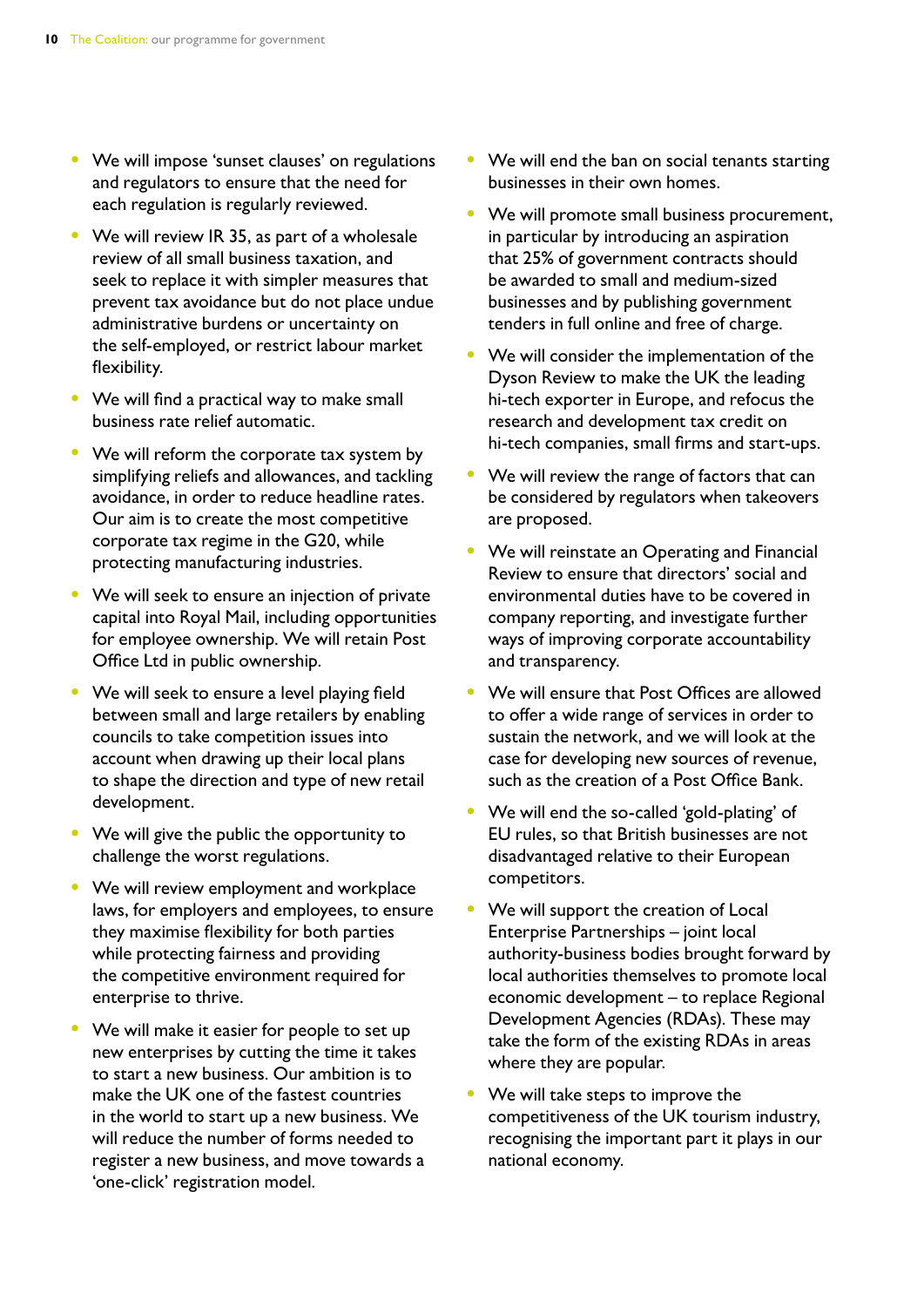#### 3. CIVIL LIBERTIES

We will be strong in defence of freedom. The Government believes that the British state has become too authoritarian, and that over the past decade it has abused and eroded fundamental human freedoms and historic civil liberties. We need to restore the rights of individuals in the face of encroaching state power, in keeping with Britain's tradition of freedom and fairness.

- We will implement a full programme of measures to reverse the substantial erosion of civil liberties and roll back state intrusion.
- We will introduce a Freedom Bill.
- We will scrap the ID card scheme, the National Identity register and the ContactPoint database, and halt the next generation of biometric passports.
- We will outlaw the finger-printing of children at school without parental permission.
- We will extend the scope of the Freedom of Information Act to provide greater transparency.
- We will adopt the protections of the Scottish model for the DNA database.
- We will protect historic freedoms through the defence of trial by jury.
- We will restore rights to non-violent protest.
- We will review libel laws to protect freedom of speech.
- We will introduce safeguards against the misuse of anti-terrorism legislation.
- We will further regulate CCTV.
- We will end the storage of internet and email records without good reason.
- We will introduce a new mechanism to prevent the proliferation of unnecessary new criminal offences.
- We will establish a Commission to investigate the creation of a British Bill of Rights that incorporates and builds on all our obligations under the European Convention on Human Rights, ensures that these rights continue

to be enshrined in British law, and protects and extends British liberties. We will seek to promote a better understanding of the true scope of these obligations and liberties.

# **4. COMMUNITIES AND LOCAL** GOVERNMENT

The Government believes that it is time for a fundamental shift of power from Westminster to people. We will promote decentralisation and democratic engagement, and we will end the era of top-down government by giving new powers to local councils, communities, neighbourhoods and individuals.

- We will promote the radical devolution of power and greater financial autonomy to local government and community groups. This will include a review of local government finance.
- We will rapidly abolish Regional Spatial Strategies and return decision-making powers on housing and planning to local councils, including giving councils new powers to stop 'garden grabbing'.
- In the longer term, we will radically reform the planning system to give neighbourhoods far more ability to determine the shape of the places in which their inhabitants live, based on the principles set out in the Conservative Party publication *Open Source Planning*.
- We will abolish the unelected Infrastructure Planning Commission and replace it with an efficient and democratically accountable system that provides a fast-track process for major infrastructure projects.
- We will publish and present to Parliament a simple and consolidated national planning framework covering all forms of development and setting out national economic, environmental and social priorities.
- We will maintain the Green Belt, Sites of Special Scientific Interest (SSSIs) and other environmental protections, and create a new designation  $-$  similar to SSSIs  $-$  to protect green areas of particular importance to local communities.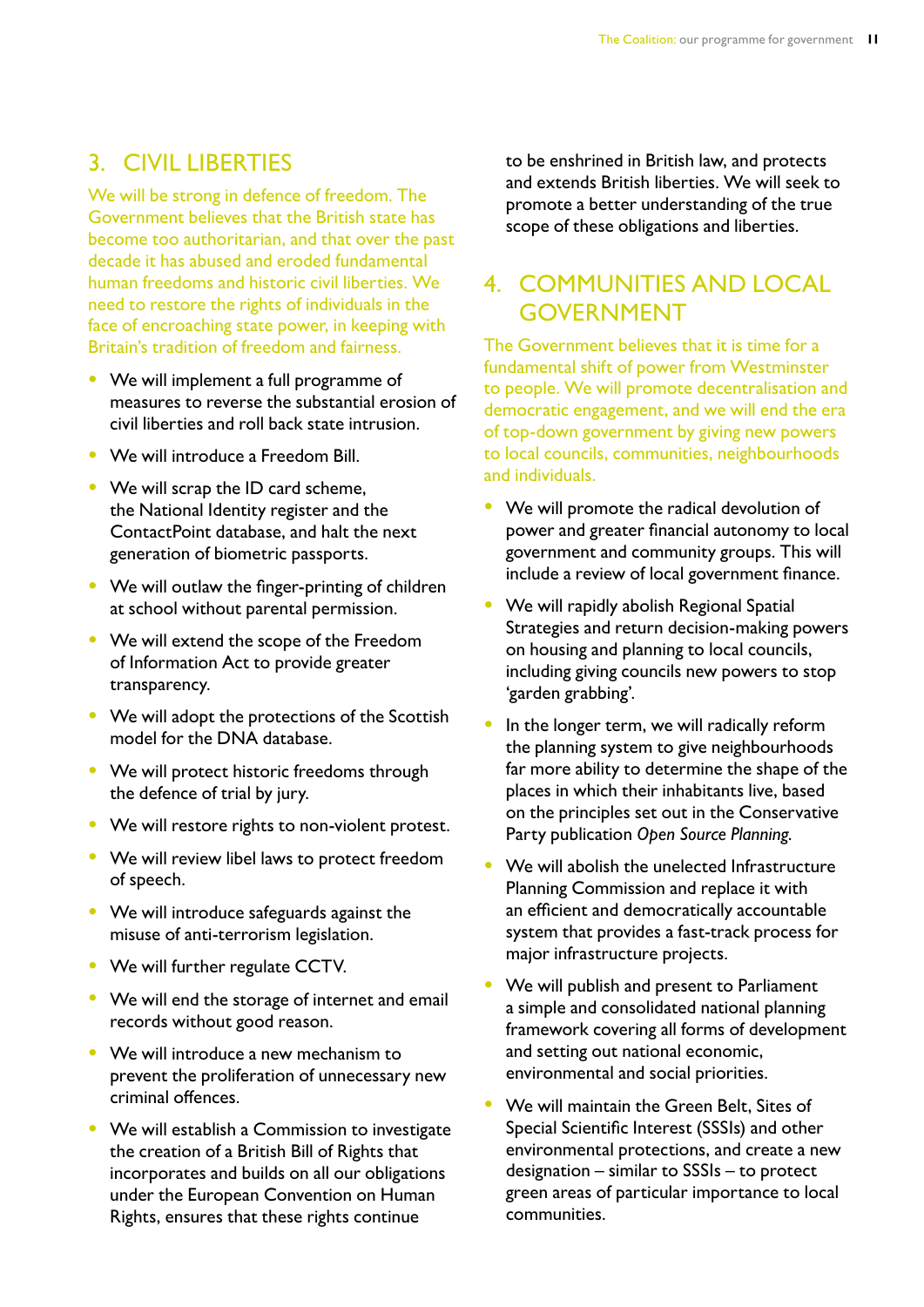- We will abolish the Government Office for London and consider the case for abolishing the remaining Government Offices.
- We will provide more protection against aggressive bailiffs and unreasonable charging orders, ensure that courts have the power to insist that repossession is always a last resort, and ban orders for sale on unsecured debts of less than  $£25,000$ .
- We will explore a range of measures to bring empty homes into use.
- We will promote shared ownership schemes and help social tenants and others to own or part-own their home.
- We will promote 'Home on the Farm' schemes that encourage farmers to convert existing buildings into affordable housing.
- We will create new trusts that will make it simpler for communities to provide homes for local people.
- We will phase out the ring-fencing of grants to local government and review the unfair Housing Revenue Account.
- We will freeze Council Tax in England for at least one year, and seek to freeze it for a further year, in partnership with local authorities.
- We will create directly elected mayors in the 12 largest English cities, subject to confirmatory referendums and full scrutiny by elected councillors.
- We will give councils a general power of competence.
- We will ban the use of powers in the Regulation of Investigatory Powers Act (RIPA) by councils, unless they are signed off by a magistrate and required for stopping serious crime.
- We will allow councils to return to the committee system, should they wish to.
- We will abolish the Standards Board regime.
- We will stop the restructuring of councils in Norfolk, Suffolk and Devon, and stop plans to force the regionalisation of the fire service.
- We will impose tougher rules to stop unfair competition by local authority newspapers.
- We will introduce new powers to help communities save local facilities and services threatened with closure, and give communities the right to bid to take over local state-run services.
- We will implement the Sustainable Communities Act, so that citizens know how taxpayers' money is spent in their area and have a greater say over how it is spent.
- We will cut local government inspection and abolish the Comprehensive Area Assessment.
- We will require continuous improvements to the energy efficiency of new housing.
- We will provide incentives for local authorities to deliver sustainable development, including for new homes and businesses.
- We will review the effectiveness of the raising of the stamp duty threshold for first-time buyers.
- We will give councillors the power to vote on large salary packages for unelected council officials.

# 5. CONSUMER PROTECTION

The Government believes that action is needed to protect consumers, particularly the most vulnerable, and to promote greater competition across the economy. We need to promote more responsible corporate and consumer behaviour through greater transparency and by harnessing the insights from behavioural economics and social psychology.

- We will give regulators new powers to define and ban excessive interest rates on credit and store cards; and we will introduce a seven-day cooling-off period for store cards.
- We will oblige credit card companies to provide better information to their customers in a uniform electronic format that will allow consumers to find out whether they are receiving the best deal.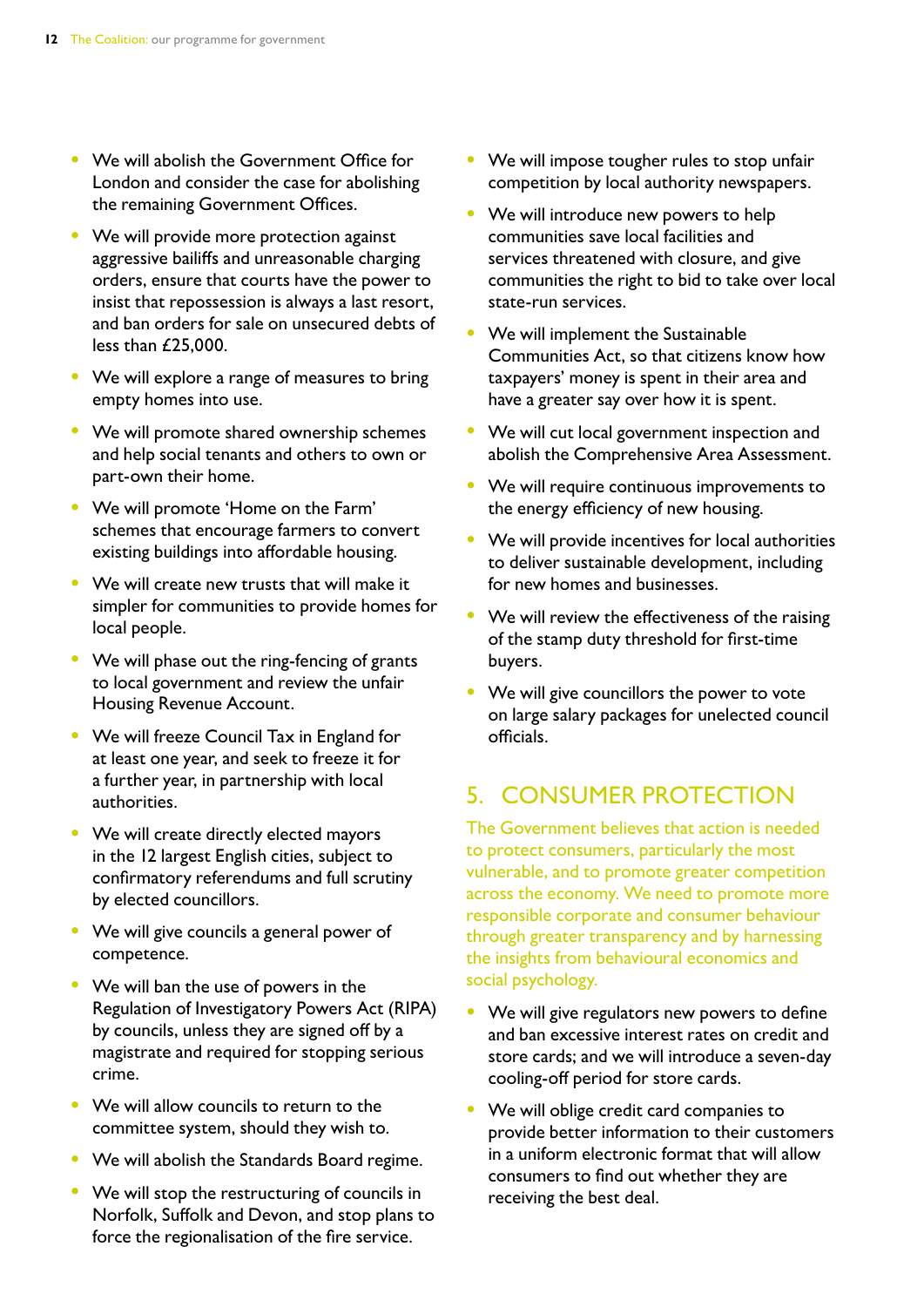- We will introduce stronger consumer protections, including measures to end unfair bank and financial transaction charges.
- We will take forward measures to enhance customer service in the private and public sectors.
- We will introduce, as a first step, an Ombudsman in the Office of Fair Trading who can proactively enforce the Grocery Supply Code of Practice and curb abuses of power, which undermine our farmers and act against the long-term interest of consumers.
- We will introduce honesty in food labelling so that consumers can be confident about where their food comes from and its environmental impact.
- We will increase households' control over their energy costs by ensuring that energy bills provide information on how to move to the cheapest tariff offered by their supplier, and how each household's energy usage compares to similar households.
- We will give Post Office Card account holders the chance to benefit from direct debit discounts and ensure that social tariffs offer access to the best prices available.
- We will seek to extend protection and support to 'off-grid' energy consumers.

# **6. CRIME AND POLICING**

The Government believes that we need radical action to reform our criminal justice system. We need police forces that have greater freedom from Ministerial control and are better able to deal with the crime and anti-social behaviour that blights people's lives, but which are much more accountable to the public they serve.

- We will reduce time-wasting bureaucracy that hampers police operations, and introduce better technology to make policing more effective while saving taxpayers' money.
- We will amend the health and safety laws that stand in the way of common sense policing.
- We will seek to spread information on which policing techniques and sentences are most effective at cutting crime across the Criminal lustice System.
- We will have a full review of the terms and conditions for police officer employment.
- We will introduce measures to make the police more accountable through oversight by a directly elected individual, who will be subject to strict checks and balances by locally elected representatives.
- We will oblige the police to publish detailed local crime data statistics every month, so the public can get proper information about crime in their neighbourhoods and hold the police to account for their performance.
- We will require police forces to hold regular 'beat meetings' so that residents can hold them to account.
- We will make hospitals share non-confidential information with the police so they know where gun and knife crime is happening and can target stop-and-search in gun and knife crime hot spots.
- We will give people greater legal protection to prevent crime and apprehend criminals.
- We will ensure that people have the protection that they need when they defend themselves against intruders.
- We will ban the sale of alcohol below cost price.
- We will review alcohol taxation and pricing to ensure it tackles binge drinking without unfairly penalising responsible drinkers, pubs and important local industries.
- We will overhaul the Licensing Act to give local authorities and the police much stronger powers to remove licences from, or refuse to grant licences to, any premises that are causing problems.
- We will allow councils and the police to shut down permanently any shop or bar found to be persistently selling alcohol to children.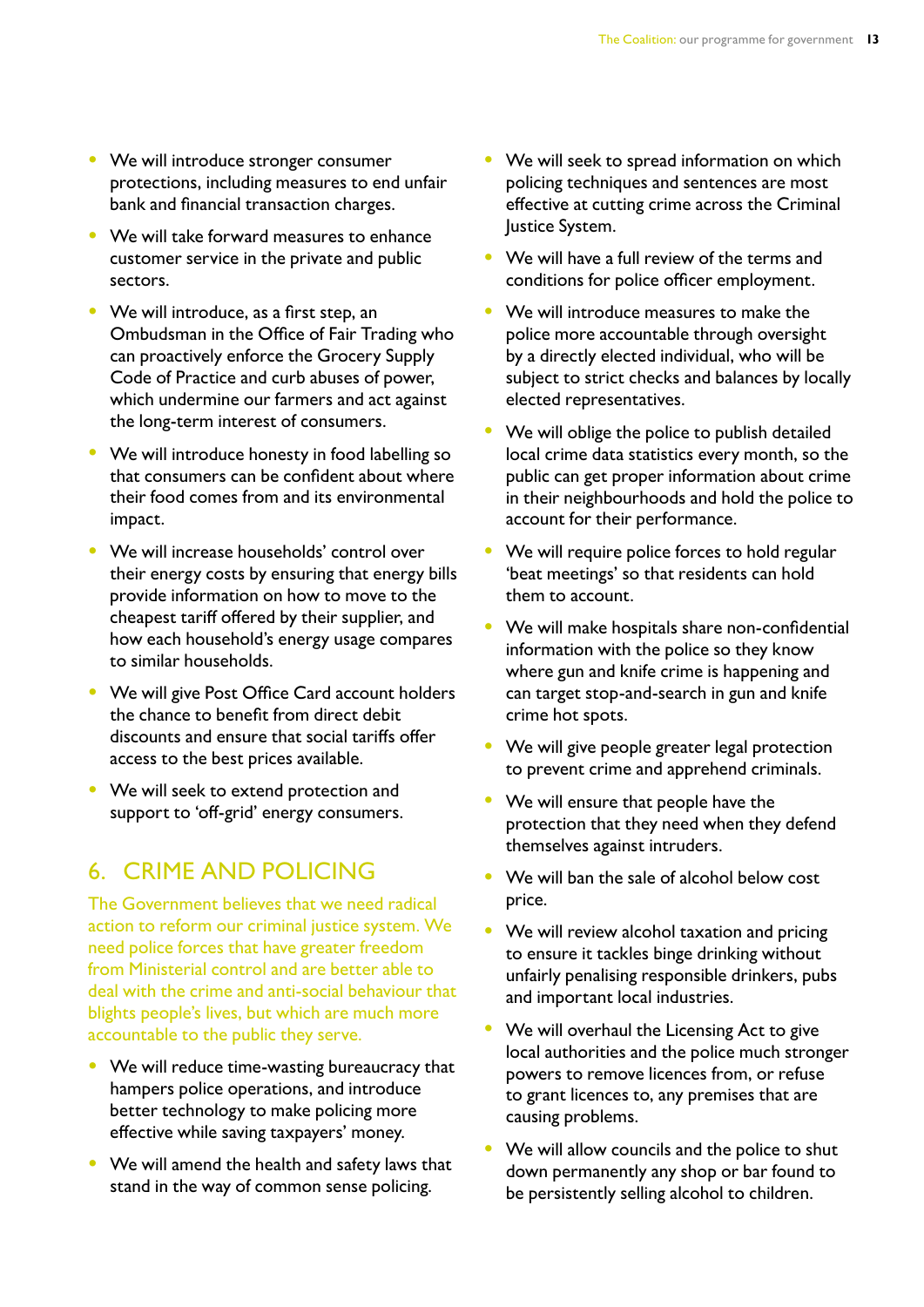- We will double the maximum fine for under-age alcohol sales to  $£20,000$ .
- We will permit local councils to charge more for late-night licences to pay for additional policing.
- We will promote better recording of hate crimes against disabled, homosexual and transgender people, which are frequently not centrally recorded.
- We will introduce a system of temporary bans on new 'legal highs' while health issues are considered by independent experts. We will not permanently ban a substance without receiving full advice from the Advisory Council on the Misuse of Drugs.
- We will review the operation of the Extradition Act – and the US/UK extradition  $t$ reaty – to make sure it is even-handed.

# 7. CULTURE, OLYMPICS, MEDIA AND SPORT

The Government believes that a vibrant cultural, media and sporting sector is crucial for our well-being and quality of life. We need to promote excellence in these fields, with government funding used where appropriate to encourage philanthropic and corporate investment. 

- We will maintain the independence of the BBC, and give the National Audit Office full access to the BBC's accounts to ensure transparency.
- We will enable partnerships between local newspapers, radio and television stations to promote a strong and diverse local media industry.
- We will maintain free entry to national museums and galleries, and give national museums greater freedoms.
- We will work with the Scottish Government to deliver a successful Commonwealth Games in Glasgow in 2014, and ensure that the 2013 Rugby League and the 2015 Rugby Union World Cups are successful. We will strongly support the England 2018 World Cup bid.
- We will work with the Mayor of London to ensure a safe and successful Olympic and Paralympic Games in London in 2012, and urgently form plans to deliver a genuine and lasting legacy.
- We will examine the case for moving to a 'gross profits tax' system for the National Lottery, and reform the National Lottery so that more money goes into sport, the arts and heritage.
- We will stop wasteful spending by National Lottery distributors by banning lobbying activities and restricting administration costs to 5% of total income.
- We will use cash in dormant betting accounts to improve local sports facilities and support sports clubs.
- We will encourage the reform of football governance rules to support the co-operative ownership of football clubs by supporters.
- We will support the creation of an annual Olympic-style schools sport event to encourage competitive sport in schools, and we will seek to protect school playing fields.
- We will cut red tape to encourage the performance of more live music.
- We will introduce measures to ensure the rapid roll-out of superfast broadband across the country. We will ensure that BT and other infrastructure providers allow the use of their assets to deliver such broadband, and we will seek to introduce superfast broadband in remote areas at the same time as in more populated areas. If necessary, we will consider using the part of the TV licence fee that is supporting the digital switchover to fund broadband in areas that the market alone will not reach.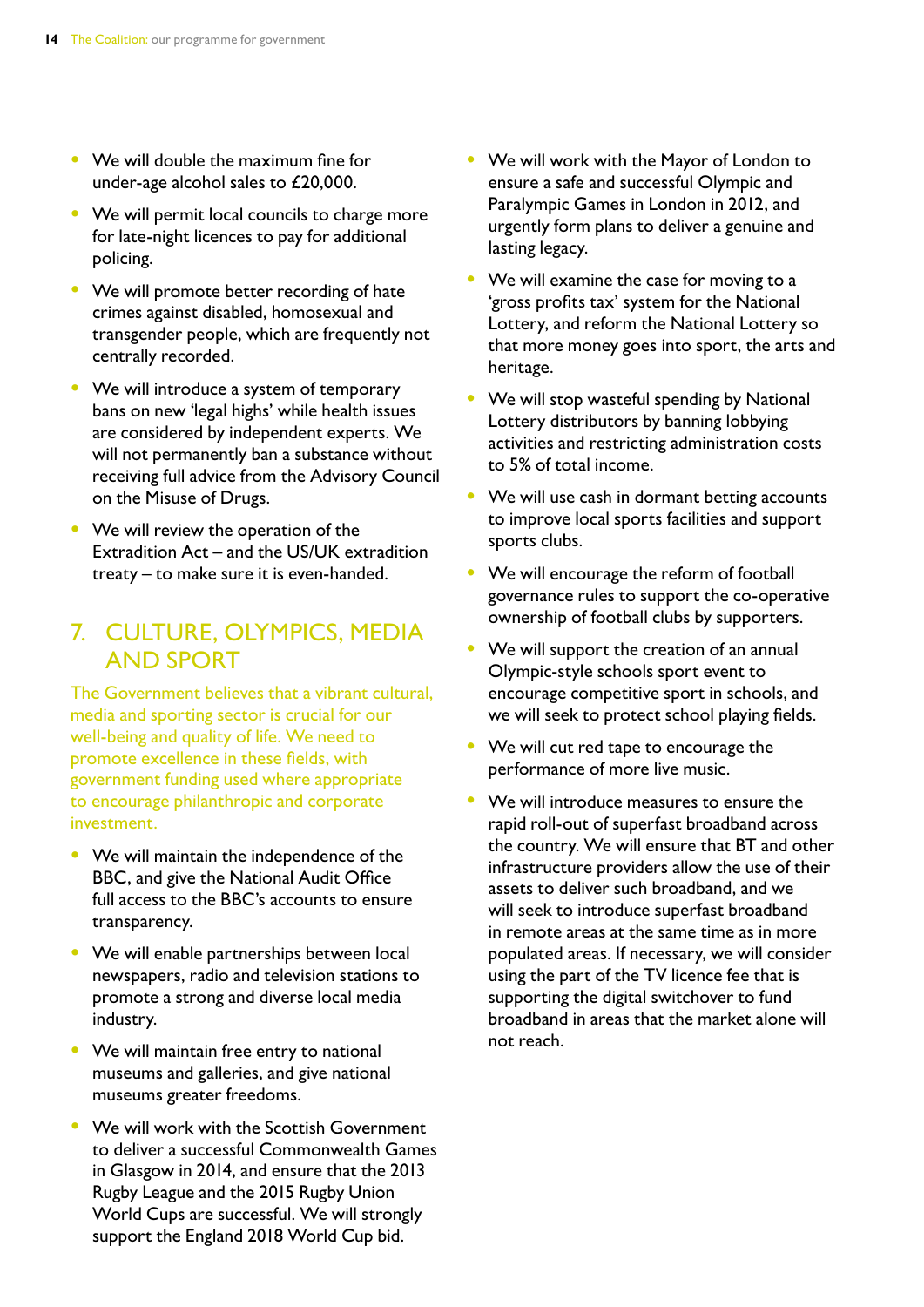#### 8. DEFENCE

The Government believes that we need to take action to safeguard our national security at home and abroad. We also recognise that we need to do much more to ensure that our Armed Forces have the support they need, and that veterans and their families are treated with the dignity that they deserve.

- We will maintain Britain's nuclear deterrent, and have agreed that the renewal of Trident should be scrutinised to ensure value for money. Liberal Democrats will continue to make the case for alternatives. We will immediately play a strong role in the Nuclear Non-Proliferation Treaty Review Conference, and press for continued progress on multilateral disarmament.
- We will aim to reduce Ministry of Defence running costs by at least 25%.
- We will work to rebuild the Military Covenant by:
	- ensuring that Service personnel's rest and recuperation leave can be maximised;
	- changing the rules so that Service personnel only have to register once on the Service register;
	- $-$  exploring the potential for including Service children as part of our proposals for a pupil premium;
	- $-$  providing university and further education scholarships for the children of Servicemen and women who have been killed on active duty since 1990;
	- providing support for ex-Service personnel to study at university,
	- creating a new programme, 'Troops for Teachers', to recruit ex-Service personnel into the teaching profession;
	- $-$  providing extra support for veteran mental health needs; and
	- $-$  reviewing the rules governing the awarding of medals.
- We will double the operational allowance for Armed Forces personnel serving in Afghanistan, and include Armed Forces pay in our plans for a fair pay review.
- We will ensure that injured personnel are treated in dedicated military wards.
- We will look at whether there is scope to refurbish Armed Forces' accommodation from efficiencies within the Ministry of Defence.
- We will support defence jobs through exports that are used for legitimate purposes, not internal repression, and will work for a full international ban on cluster munitions.

# 9. DEFICIT REDUCTION

The Government believes that it is the most vulnerable who are most at risk from the debt crisis, and that it is deeply unfair that the Government could have to spend more on debt interest payments than on schools. So we need immediate action to tackle the deficit in a fair and responsible way, ensure that taxpayers' money is spent responsibly, and get the public finances back on track.

- We recognise that deficit reduction, and continuing to ensure economic recovery, is the most urgent issue facing Britain.
- We will significantly accelerate the reduction of the structural deficit over the course of a Parliament, with the main burden of deficit reduction borne by reduced spending rather than increased taxes.
- We will introduce arrangements that will protect those on low incomes from the effect of public sector pay constraint and other spending constraints.
- We will protect jobs by stopping the proposed jobs tax.
- We will set out a plan for deficit reduction in an emergency budget. We have created an independent Office for Budget Responsibility to make new forecasts of growth and borrowing for this emergency budget.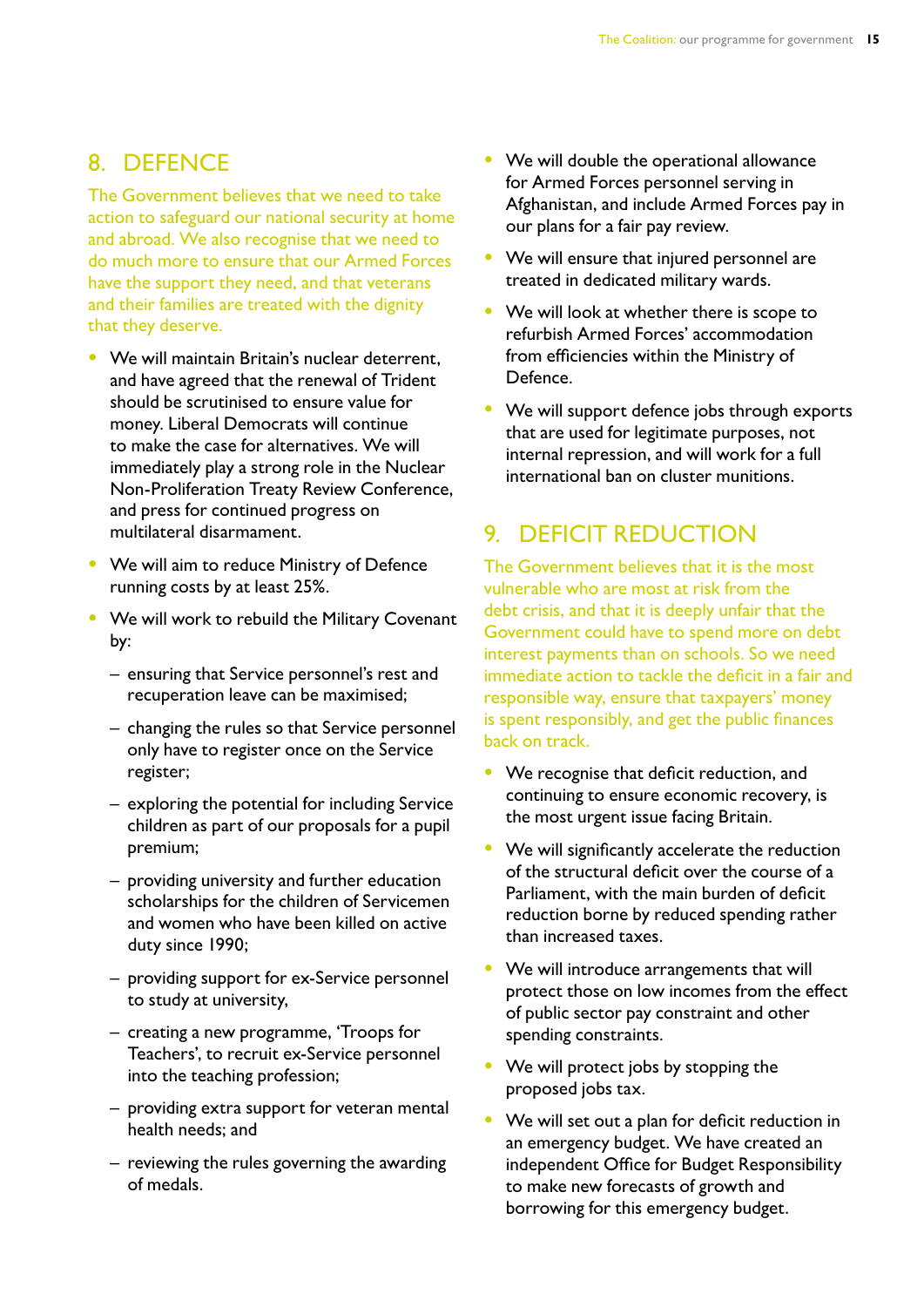- We will make modest cuts of  $£6$  billion to non-front-line services within the financial year 2010/11, subject to advice from the Treasury and the Bank of England on their feasibility and advisability. A proportion of these savings can be used to support jobs.
- We will hold a full Spending Review reporting this autumn, following a fully consultative process involving all tiers of government and the private sector.
- We will reduce spending on the Child Trust Fund and tax credits for higher earners.
- We will create strong financial discipline at all levels of government and place an obligation on public servants to manage taxpayers' money wisely.
- We will reduce the number and cost of quangos.

# **10. ENERGY AND CLIMATE CHANGE**

The Government believes that climate change is one of the gravest threats we face, and that urgent action at home and abroad is required. We need to use a wide range of levers to cut carbon emissions, decarbonise the economy and support the creation of new green jobs and technologies. We will implement a full programme of measures to fulfil our joint ambitions for a low carbon and eco-friendly economy.

- We will push for the EU to demonstrate leadership in tackling international climate change, including by supporting an increase in the EU emission reduction target to 30% by 2020.
- We will seek to increase the target for energy from renewable sources, subject to the advice of the Climate Change Committee.
- We will continue public sector investment in carbon capture and storage (CCS) technology for four coal-fired power stations.
- We will establish a smart grid and roll out smart meters.
- We will establish a full system of feed-in tariffs in electricity  $-$  as well as the maintenance of banded Renewables Obligation Certificates.
- We will introduce measures to promote a huge increase in energy from waste through anaerobic digestion.
- We will create a green investment bank.
- We will retain energy performance certificates while scrapping HIPs.
- We will introduce measures to encourage marine energy.
- We will establish an emissions performance standard that will prevent coal-fired power stations being built unless they are equipped with sufficient carbon capture and storage to meet the emissions performance standard.
- We will cancel the third runway at Heathrow.
- We will refuse permission for additional runways at Gatwick and Stansted.
- We will replace Air Passenger Duty with a per-flight duty.
- We will introduce a floor price for carbon, and make efforts to persuade the EU to move towards full auctioning of ETS permits.
- Through our 'Green Deal', we will encourage home energy efficiency improvements paid for by savings from energy bills. We will also take measures to improve energy efficiency in businesses and public sector buildings. We will reduce central government carbon emissions by 10% within 12 months.
- We will reform energy markets to deliver security of supply and investment in low carbon energy, and ensure fair competition including a review of the role of Ofgem.
- We will instruct Ofgem to establish a security guarantee of energy supplies.
- We will give an Annual Energy Statement to Parliament to set strategic energy policy and guide investment.
- We will deliver an offshore electricity grid in order to support the development of a new generation of offshore wind power.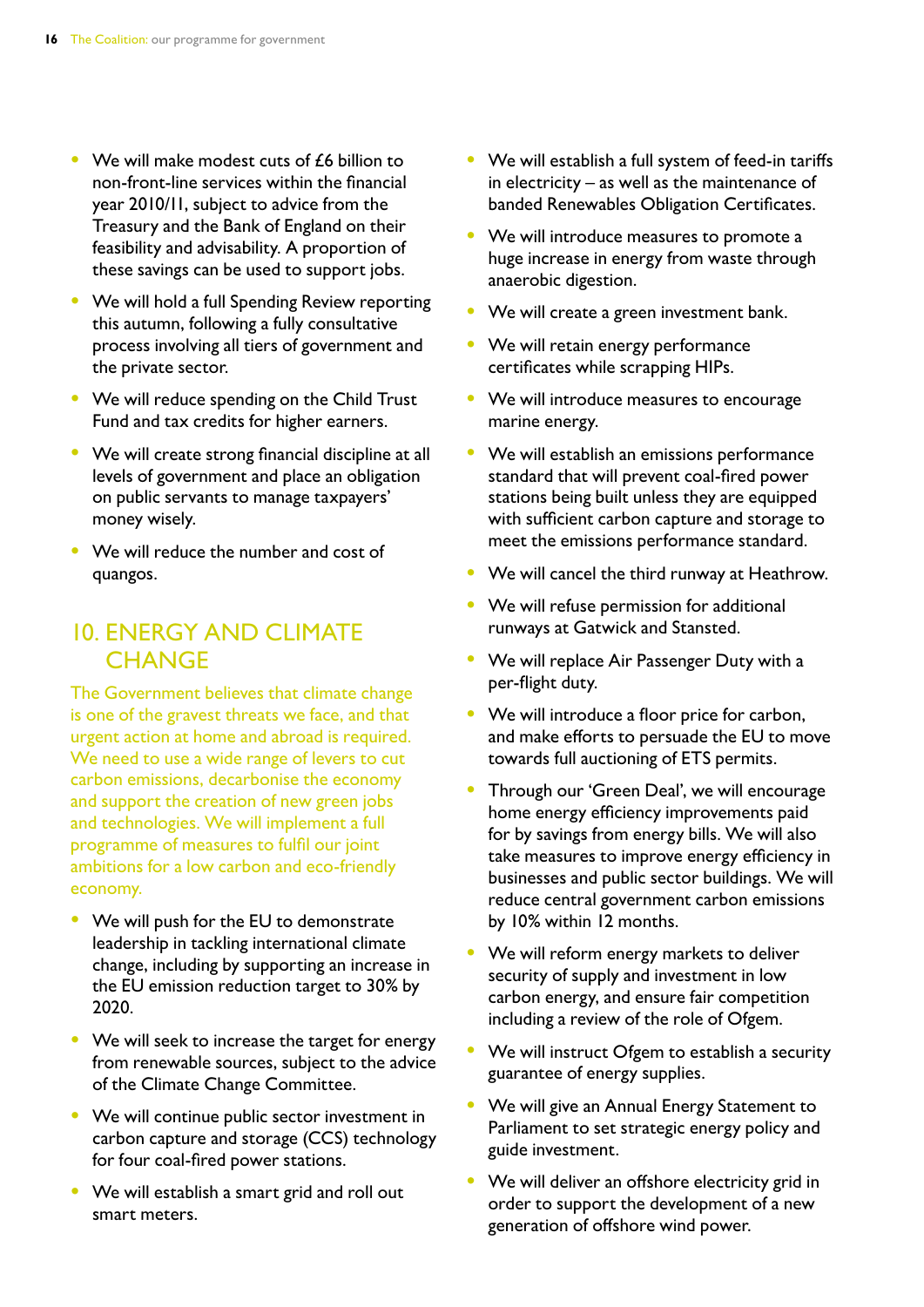- We will encourage community-owned renewable energy schemes where local people benefit from the power produced. We will also allow communities that host renewable energy projects to keep the additional business rates they generate.
- As part of the creation of a green investment bank, we will create green financial products to provide individuals with opportunities to invest in the infrastructure needed to support the new green economy.
- We will work towards an ambitious global climate deal that will limit emissions and explore the creation of new international sources of funding for the purpose of climate change adaptation and mitigation.
- Liberal Democrats have long opposed any new nuclear construction. Conservatives, by contrast, are committed to allowing the replacement of existing nuclear power stations provided that they are subject to the normal planning process for major projects (under a new National Planning Statement), and also provided that they receive no public subsidy.
- We will implement a process allowing the Liberal Democrats to maintain their opposition to nuclear power while permitting the Government to bring forward the National Planning Statement for ratification by Parliament so that new nuclear construction becomes possible. This process will involve:
	- $-$  the Government completing the drafting of a national planning statement and putting it before Parliament;
	- $-$  specific agreement that a Liberal Democrat spokesperson will speak against the Planning Statement, but that Liberal Democrat MPs will abstain; and
	- $-$  clarity that this will not be regarded as an issue of confidence.

#### **11. ENVIRONMENT, FOOD AND** RURAL AFFAIRS

The Government believes that we need to protect the environment for future generations, make our economy more environmentally sustainable, and improve our quality of life and well-being. We also believe that much more needs to be done to support the farming industry, protect biodiversity and encourage sustainable food production.

- We will introduce measures to make the import or possession of illegal timber a criminal offence.
- We will introduce measures to protect wildlife and promote green spaces and wildlife corridors in order to halt the loss of habitats and restore biodiversity.
- We will launch a national tree planting campaign.
- We will review the governance arrangements of National Parks in order to increase local accountability.
- We will work towards full compliance with European Air Quality standards.
- We will take forward the findings of the Pitt Review to improve our flood defences, and prevent unnecessary building in areas of high flood risk.
- We will examine the conclusions of the Cave and Walker Reviews, and reform the water industry to ensure more efficient use of water and the protection of poorer households.
- We will work towards a 'zero waste' economy, encourage councils to pay people to recycle, and work to reduce littering.
- We will reduce the regulatory burden on farmers by moving to a risk-based system of regulation, and will develop a system of extra support for hill farmers.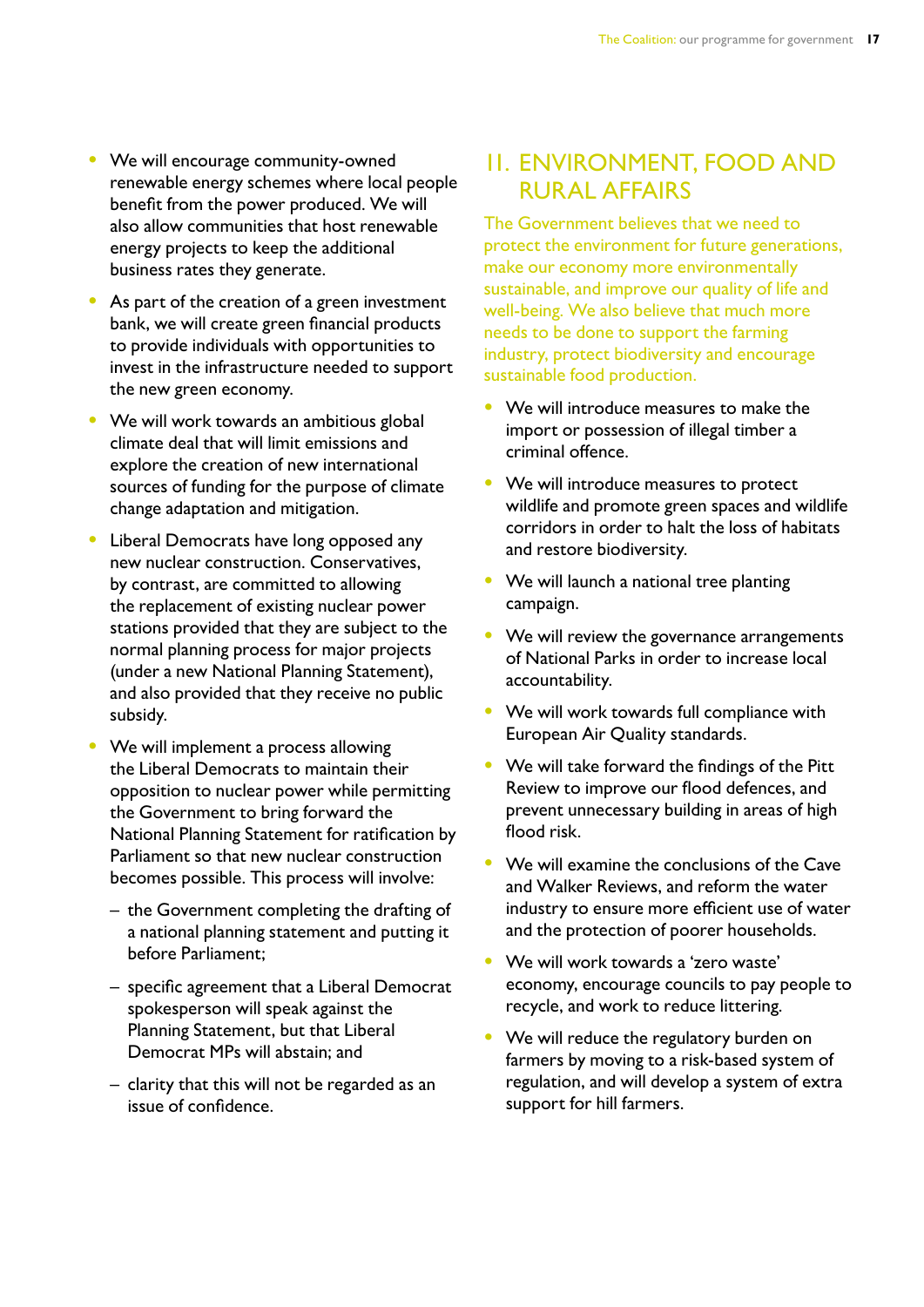- We will investigate ways to share with livestock keepers the responsibility for preparing for and dealing with outbreaks of disease.
- We will take forward the Marine and Coastal Access Act and ensure that its conservation measures are implemented effectively.
- As part of a package of measures, we will introduce a carefully managed and science-led policy of badger control in areas with high and persistent levels of bovine tuberculosis.
- We will promote high standards of farm animal welfare. We will end the testing of household products on animals and work to reduce the use of animals in scientific research. We will promote responsible pet ownership by introducing effective codes of practice under the Animal Welfare Act, and will ensure that enforcement agencies target irresponsible owners of dangerous dogs.
- We will ensure that food procured by government departments, and eventually the whole public sector, meets British standards of production wherever this can be achieved without increasing overall cost.
- We will investigate measures to help with fuel costs in remote rural areas, starting with pilot schemes.
- We will create a presumption in favour of sustainable development in the planning system.
- We oppose the resumption of commercial whaling, will press for a ban on ivory sales, and will tackle the smuggling and illegal trade on wildlife through our new Border Police Force.
- We will bring forward a motion on a free vote enabling the House of Commons to express its view on the repeal of the Hunting Act.

# **12. EQUALITIES**

The Government believes that there are many barriers to social mobility and equal opportunities in Britain today, with too many children held back because of their social background, and too many people of all ages held back because of their gender, race, religion or sexuality. We need concerted government action to tear down these barriers and help to build a fairer society.

- We will promote equal pay and take a range of measures to end discrimination in the workplace.
- We will extend the right to request flexible working to all employees, consulting with business on how best to do so.
- We will undertake a fair pay review in the public sector to implement our proposed '20 times' pay multiple.
- We will look to promote gender equality on the boards of listed companies.
- We will promote improved community relations and opportunities for Black, Asian and Minority Ethnic (BAME) communities, including by providing internships for underrepresented minorities in every Whitehall department and funding a targeted national enterprise mentoring scheme for BAME people who want to start a business.
- We will stop the deportation of asylum seekers who have had to leave particular countries because their sexual orientation or gender identification puts them at proven risk of imprisonment, torture or execution.
- We will use our relationships with other countries to push for unequivocal support for gay rights and for UK civil partnerships to be recognised internationally.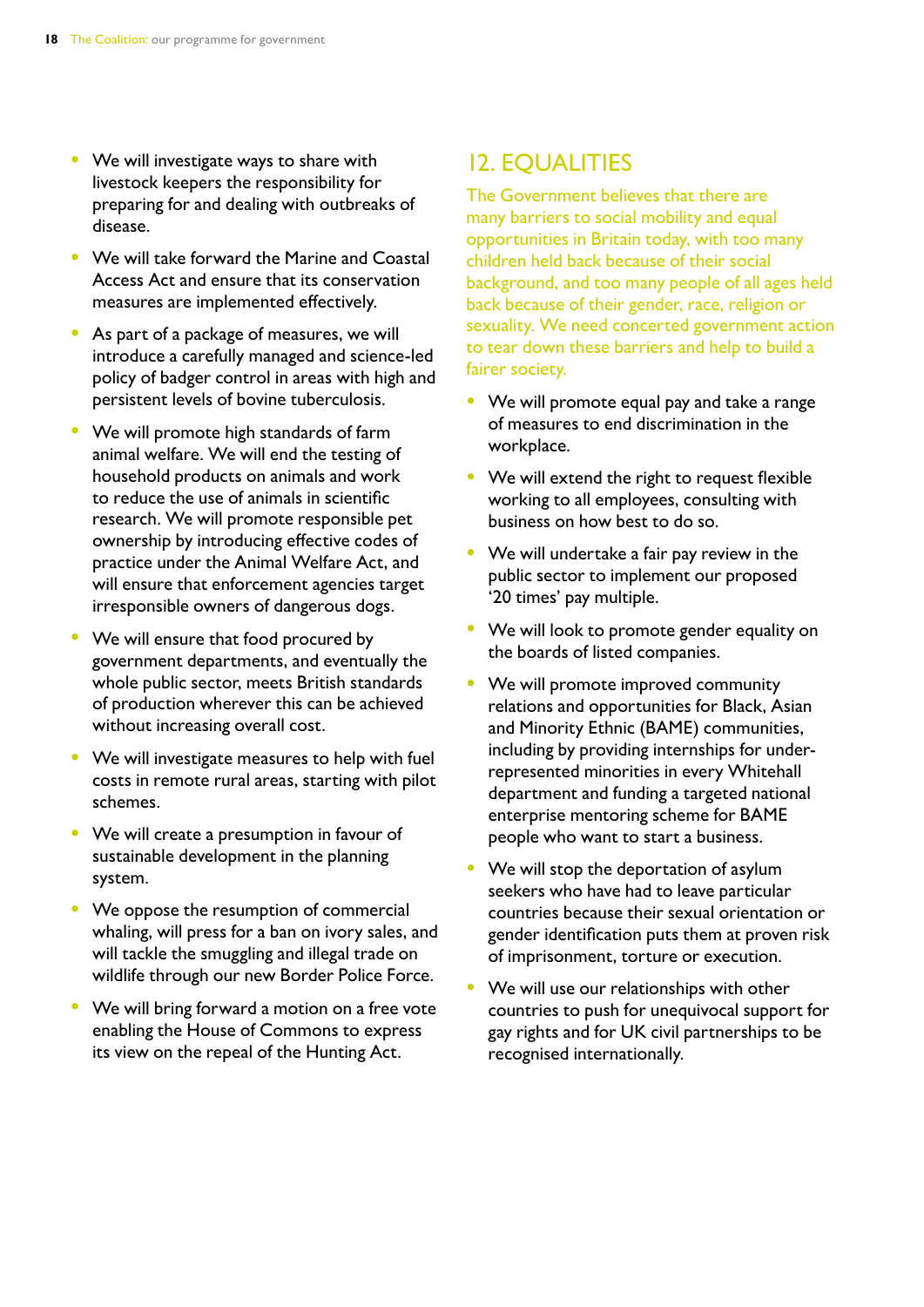#### 13. EUROPE

The Government believes that Britain should play a leading role in an enlarged European Union, but that no further powers should be transferred to Brussels without a referendum. This approach strikes the right balance between constructive engagement with the EU to deal with the issues that affect us all, and protecting our national sovereignty. 

- We will ensure that the British Government is a positive participant in the European Union, playing a strong and positive role with our partners, with the goal of ensuring that all the nations of Europe are equipped to face the challenges of the 21st century: global competitiveness, global warming and global poverty.
- We will ensure that there is no further transfer of sovereignty or powers over the course of the next Parliament. We will examine the balance of the EU's existing competences and will, in particular, work to limit the application of the Working Time Directive in the United Kingdom.
- We will amend the 1972 European Communities Act so that any proposed future treaty that transferred areas of power, or competences, would be subject to a referendum on that treaty  $-$  a 'referendum lock'. We will amend the 1972 European Communities Act so that the use of any passerelle would require primary legislation.
- We will examine the case for a United Kingdom Sovereignty Bill to make it clear that ultimate authority remains with Parliament.
- We will ensure that Britain does not join or prepare to join the Euro in this Parliament.
- We will strongly defend the UK's national interests in the forthcoming EU budget negotiations and agree that the EU budget should only focus on those areas where the EU can add value.
- We will press for the European Parliament to have only one seat, in Brussels.
- We will approach forthcoming legislation in the area of criminal justice on a case-by-case basis, with a view to maximising our country's security, protecting Britain's civil liberties and preserving the integrity of our criminal justice system. Britain will not participate in the establishment of any European Public Prosecutor.
- We support the further enlargement of the EU.

# **14. FAMILIES AND CHILDREN**

The Government believes that strong and stable families of all kinds are the bedrock of a strong and stable society. That is why we need to make our society more family friendly, and to take action to protect children from excessive commercialisation and premature sexualisation.

- We will maintain the goal of ending child poverty in the UK by 2020.
- We will reform the administration of  $tax$ credits to reduce fraud and overpayments.
- We will bring forward plans to reduce the couple penalty in the tax credit system as we make savings from our welfare reform plans.
- We support the provision of free nursery care for pre-school children, and we want that support to be provided by a diverse range of providers, with a greater gender balance in the early years workforce.
- We will take Sure Start back to its original purpose of early intervention, increase its focus on the neediest families, and better involve organisations with a track record of supporting families. We will investigate ways of ensuring that providers are paid in part by the results they achieve.
- We will refocus funding from Sure Start peripatetic outreach services, and from the Department of Health budget, to pay for 4,200 extra Sure Start health visitors.
- We will investigate a new approach to helping families with multiple problems.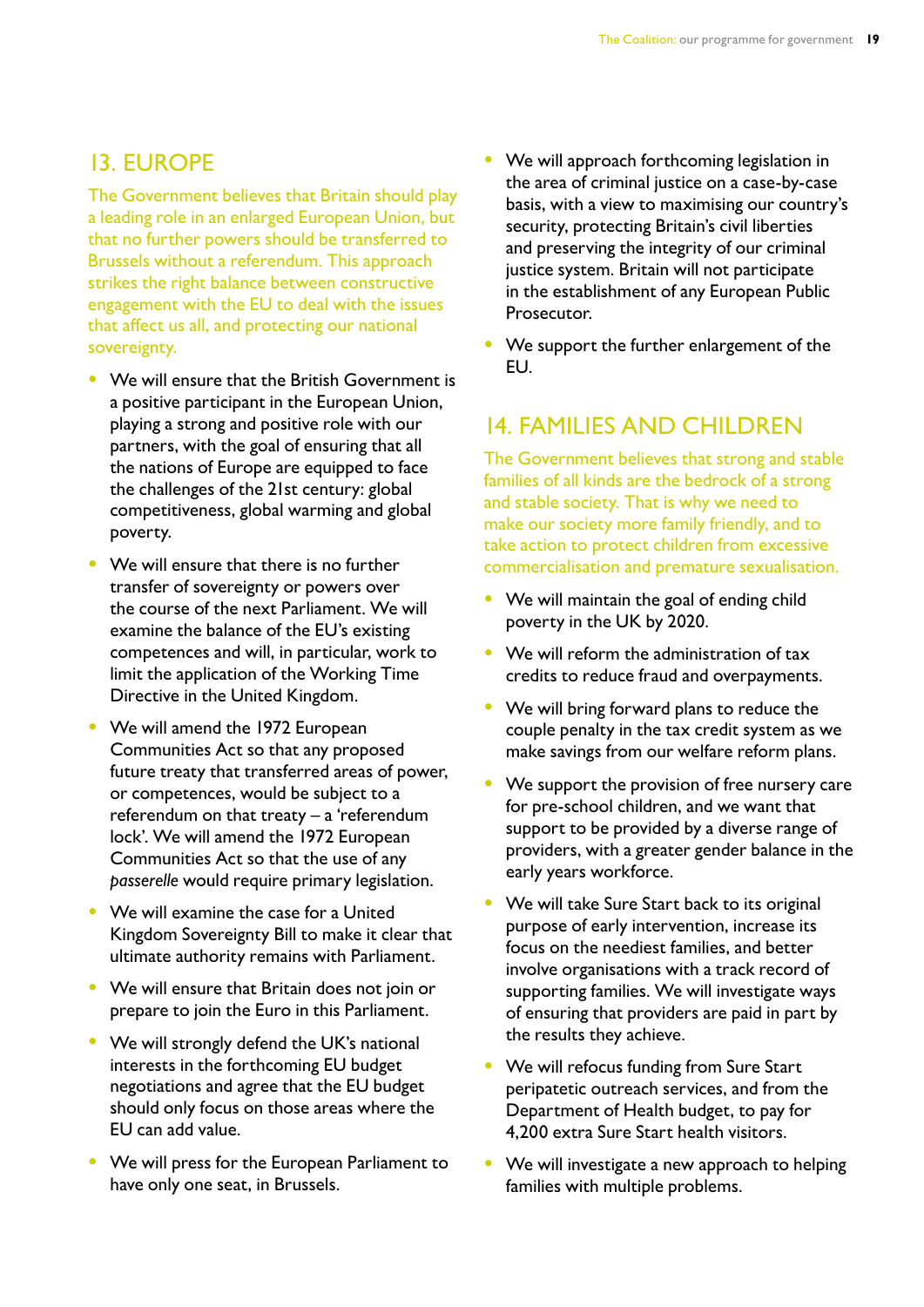- We will publish serious case reviews, with identifying details removed.
- We will review the criminal records and vetting and barring regime and scale it back to common sense levels.
- We will crack down on irresponsible advertising and marketing, especially to children. We will also take steps to tackle the commercialisation and sexualisation of childhood.
- We will encourage shared parenting from the earliest stages of pregnancy – including the promotion of a system of flexible parental leave.
- We will put funding for relationship support on a stable, long-term footing, and make sure that couples are given greater encouragement to use existing relationship support.
- We will conduct a comprehensive review of family law in order to increase the use of mediation when couples do break up, and to look at how best to provide greater access rights to non-resident parents and grandparents.

# **15. FOREIGN AFFAIRS**

The Government believes that Britain must always be an active member of the global community, promoting our national interests while standing up for the values of freedom, fairness and responsibility. This means working as a constructive member of the United Nations, NATO and other multilateral organisations including the Commonwealth; working to promote stability and security; and pushing for reform of global institutions to ensure that they reflect the modern world.

- We will take forward our shared resolve to safeguard the UK's national security and support our Armed Forces in Afghanistan and elsewhere.
- We will push for peace in the Middle East, with a secure and universally recognised Israel living alongside a sovereign and viable Palestinian state.
- We will work to establish a new 'special relationship' with India and seek closer engagement with China, while standing firm on human rights in all our bilateral relationships.
- We will maintain a strong, close and frank relationship with the United States.
- We want to strengthen the Commonwealth as a focus for promoting democratic values and development.
- We will work to promote stability in the Western Balkans.
- We will support concerted international efforts to prevent Iran from obtaining a nuclear weapon.
- We support reform of the UN Security Council, including permanent seats for lapan, India, Germany, Brazil and African representation.
- We will work to intensify our cultural, educational, commercial and diplomatic links with many nations beyond Europe and North America to strengthen the UK's relations with the fastest-growing areas of the world economy.
- We will never condone the use of torture.

#### 16. GOVERNMENT **TRANSPARENCY**

The Government believes that we need to throw open the doors of public bodies, to enable the public to hold politicians and public bodies to account. We also recognise that this will help to deliver better value for money in public spending, and help us achieve our aim of cutting the record deficit. Setting government data free will bring significant economic benefits by enabling businesses and non-profit organisations to build innovative applications and websites.

We will require public bodies to publish online the job titles of every member of staff and the salaries and expenses of senior officials paid more than the lowest salary permissible in Pay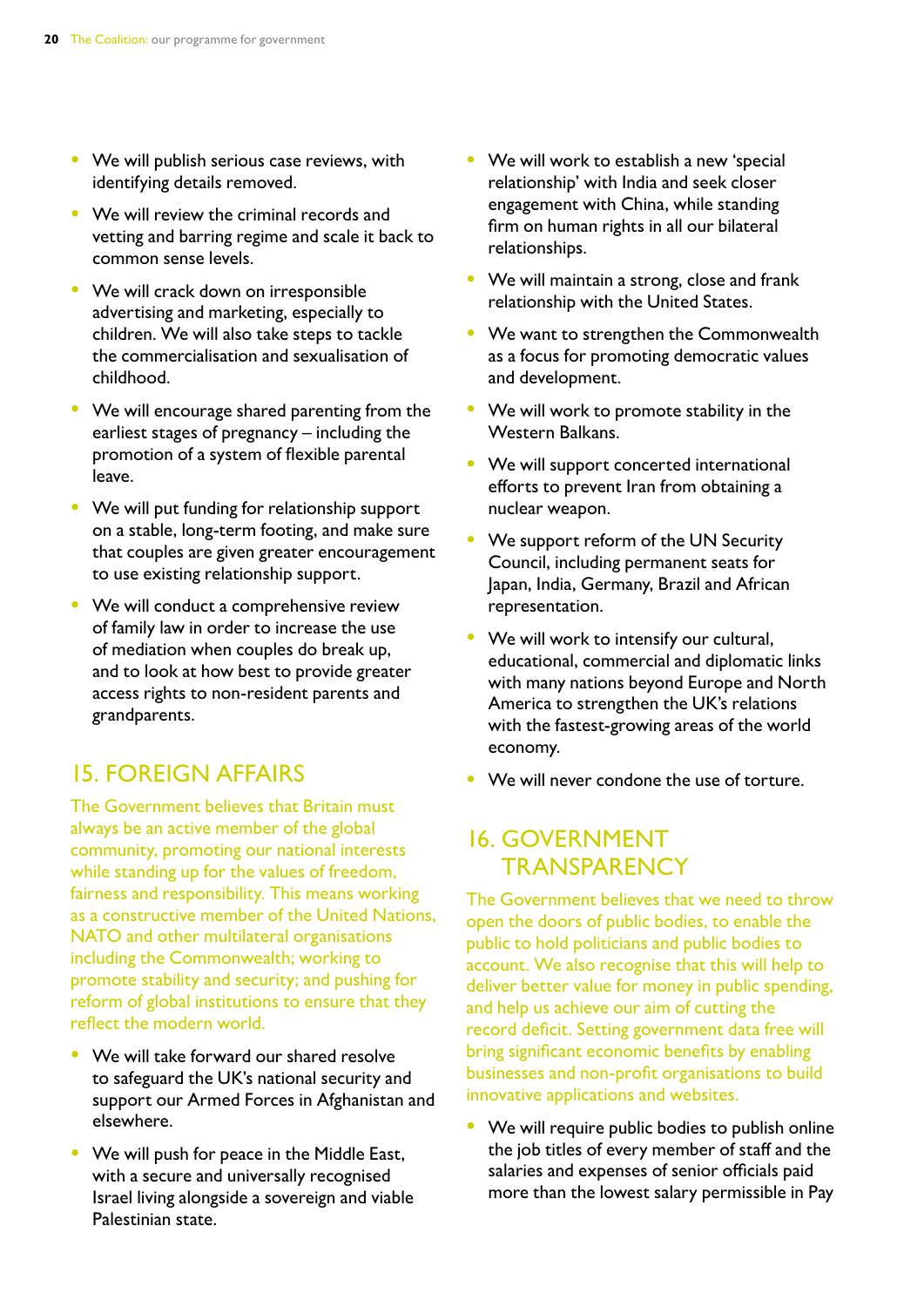Band I of the Senior Civil Service pay scale, and organograms that include all positions in those bodies.

- We will require anyone paid more than the Prime Minister in the centrally funded public sector to have their salary signed off by the Treasury.
- We will regulate lobbying through introducing a statutory register of lobbyists and ensuring greater transparency.
- We will also pursue a detailed agreement on limiting donations and reforming party funding in order to remove big money from politics.
- We will strengthen the powers of Select Committees to scrutinise major public appointments.
- We will introduce new protections for whistleblowers in the public sector.
- We will take steps to open up government procurement and reduce costs; and we will publish government ICT contracts online.
- We will create a level playing field for opensource software and will enable large ICT projects to be split into smaller components.
- We will require full, online disclosure of all central government spending and contracts over £25,000.
- We will create a new 'right to data' so that government-held datasets can be requested and used by the public, and then published on a regular basis.
- We will require all councils to publish meeting minutes and local service and performance data.
- We will require all councils to publish items of spending above £500, and to publish contracts and tender documents in full.
- We will ensure that all data published by public bodies is published in an open and standardised format, so that it can be used easily and with minimal cost by third parties.

# 17. IMMIGRATION

The Government believes that immigration has enriched our culture and strengthened our economy, but that it must be controlled so that people have confidence in the system. We also recognise that to ensure cohesion and protect our public services, we need to introduce a cap on immigration and reduce the number of non-EU immigrants. 

- We will introduce an annual limit on the number of non-EU economic migrants admitted into the UK to live and work. We will consider jointly the mechanism for implementing the limit.
- We will end the detention of children for immigration purposes.
- We will create a dedicated Border Police Force, as part of a refocused Serious Organised Crime Agency, to enhance national security, improve immigration controls and crack down on the trafficking of people, weapons and drugs. We will work with police forces to strengthen arrangements to deal with serious crime and other cross-boundary policing challenges, and extend collaboration between forces to deliver better value for money.
- We support E-borders and will reintroduce exit checks.
- We will apply transitional controls as a matter of course in the future for all new EU Member States.
- We will introduce new measures to minimise abuse of the immigration system, for example via student routes, and will tackle human trafficking as a priority.
- We will explore new ways to improve the current asylum system to speed up the processing of applications.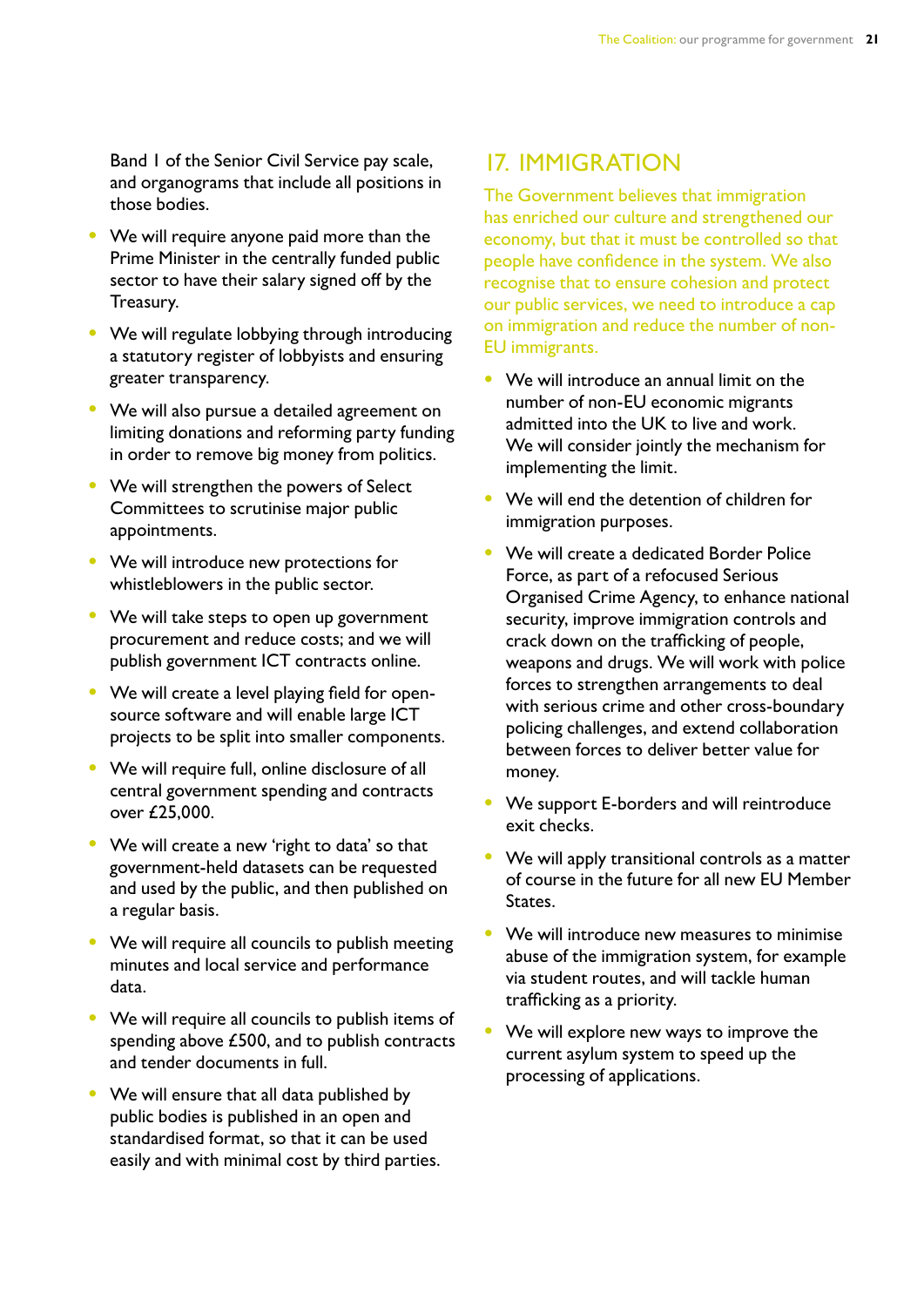#### 18. INTERNATIONAL DEVELOPMENT

The Government believes that even in these difficult economic times, the UK has a moral responsibility to help the poorest people in the world. We will honour our aid commitments, but at the same time will ensure much greater transparency and scrutiny of aid spending to deliver value for money for British taxpayers and to maximise the impact of our aid budget.

- We will honour our commitment to spend 0.7% of GNI on overseas aid from 2013, and to enshrine this commitment in law.
- We will encourage other countries to fulfil their aid commitments.
- We will support actions to achieve the Millennium Development Goals. In particular, we will prioritise aid spending on programmes to ensure that everyone has access to clean water, sanitation, healthcare and education; to reduce maternal and infant mortality; and to restrict the spread of major diseases like HIV/ AIDS, TB and malaria. We will recognise the vital role of women in development, promote gender equality and focus on the rights of women, children and disabled people to access services.
- We will use the aid budget to support the development of local democratic institutions, civil society groups, the media and enterprise; and support efforts to tackle corruption.
- We will introduce full transparency in aid and publish details of all UK aid spending online. We will push for similarly high levels of transparency internationally.
- We will create new mechanisms to give British people a direct say in how an element of the aid budget is spent.
- We will keep aid untied from commercial interests, and will maintain DfID as an independent department focused on poverty reduction.
- We will stick to the rules laid down by the OECD about what spending counts as aid.
- We will push hard in 2010 to make greater progress in tackling maternal and infant mortality.
- We will work to accelerate the process of relieving Heavily Indebted Poor Countries of their debt.
- We will support efforts to establish an International Arms Trade Treaty to limit the sales of arms to dangerous regimes.
- We will support pro-development trade deals, including the proposed Pan-African Free Trade Area.
- We will support innovative and effective smaller British non-governmental organisations that are committed to tackling poverty.
- We will explore ways of helping the very poorest developing countries to take part in international climate change negotiations.
- We will ensure that UK Trade and Investment and the Export Credits Guarantee Department become champions for British companies that develop and export innovative green technologies around the world, instead of supporting investment in dirty fossil-fuel energy production.
- We will provide a more integrated approach to post-conflict reconstruction where the British military is involved  $-$  building on the Stabilisation Unit in Whitehall and creating a new Stabilisation and Reconstruction Force to bridge the gap between the military and the reconstruction effort.
- We will review what action can be taken against 'vulture funds'.
- We will support reform of global financial institutions such as the World Bank and the International Monetary Fund in order to increase the involvement of developing nations.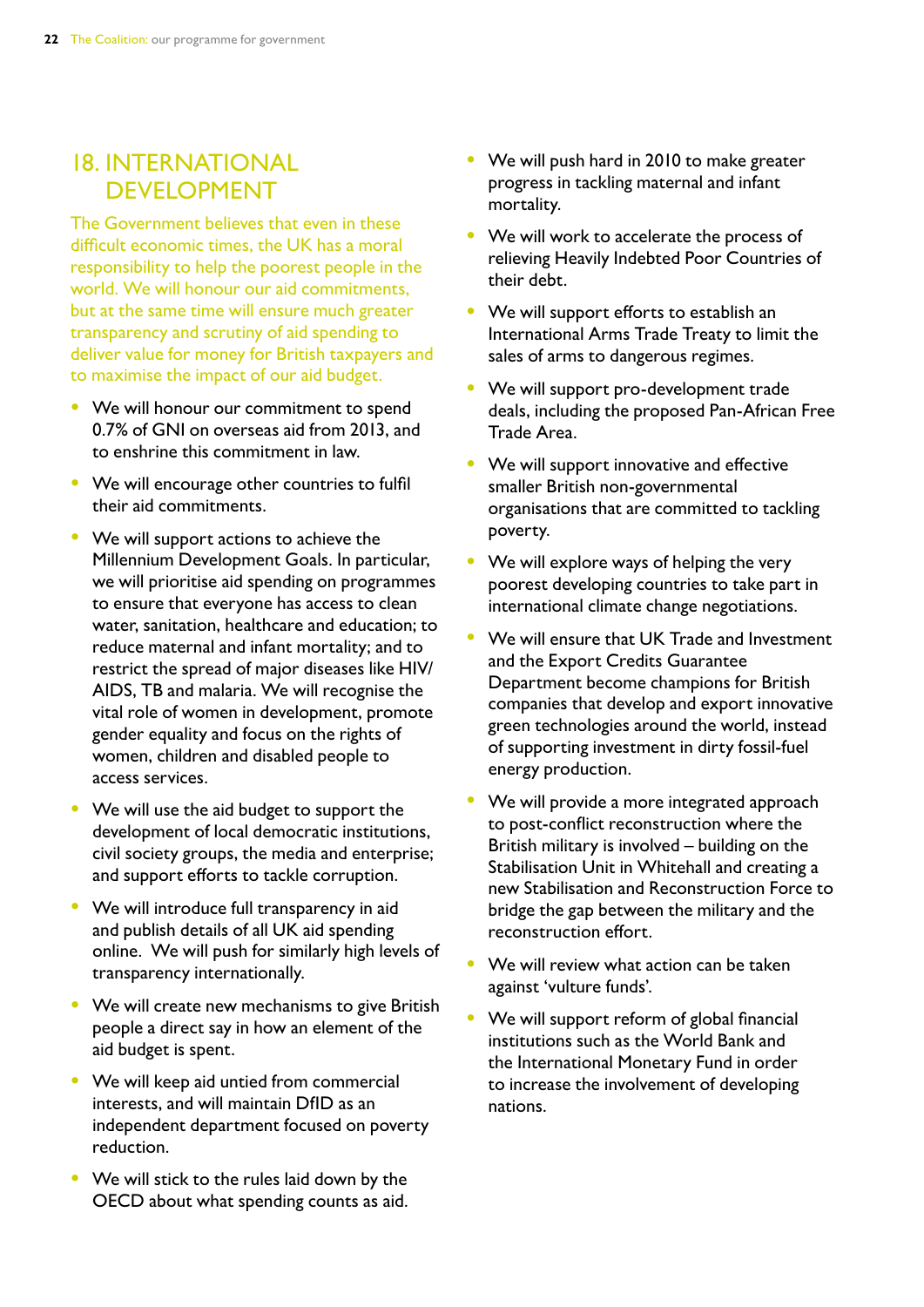# 19. JOBS AND WELFARE

The Government believes that we need to encourage responsibility and fairness in the welfare system. That means providing help for those who cannot work, training and targeted support for those looking for work, but sanctions for those who turn down reasonable offers of work or training.

- We will end all existing welfare to work programmes and create a single welfare to work programme to help all unemployed people get back into work.
- We will ensure that Jobseeker's Allowance claimants facing the most significant barriers to work are referred to the new welfare to work programme immediately, not after 12 months as is currently the case. We will ensure that lobseeker's Allowance claimants aged under 25 are referred to the programme after a maximum of six months.
- We will realign contracts with welfare to work service providers to reflect more closely the results they achieve in getting people back into work.
- We will reform the funding mechanism used by government to finance welfare to work programmes to reflect the fact that initial investment delivers later savings through lower benefit expenditure, including creating an integrated work programme with outcome funding based upon the DEL/AME switch.
- We will ensure that receipt of benefits for those able to work is conditional on their willingness to work.
- We support the National Minimum Wage because of the protection it gives lowincome workers and the incentives to work it provides.
- We will re-assess all current claimants of Incapacity Benefit for their readiness to work. Those assessed as fully capable for work will be moved onto Jobseeker's Allowance.
- We will support would-be entrepreneurs through a new programme - Work for Yourself – which will give the unemployed access to business mentors and start-up loans.
- We will draw on a range of Service Academies to offer pre-employment training and work placements for unemployed people.
- We will develop local Work Clubs  $-$  places where unemployed people can gather to exchange skills, find opportunities, make contacts and provide mutual support.
- We will investigate how to simplify the benefit system in order to improve incentives to work.

# 20. IUSTICE

The Government believes that more needs to be done to ensure fairness in the justice system. This means introducing more effective sentencing policies, as well as overhauling the system of rehabilitation to reduce reoffending and provide greater support and protection for the victims of crime.

- We will introduce a 'rehabilitation revolution' that will pay independent providers to reduce reoffending, paid for by the savings this new approach will generate within the criminal justice system.
- We will conduct a full review of sentencing policy to ensure that it is effective in deterring crime, protecting the public, punishing offenders and cutting reoffending. In particular, we will ensure that sentencing for drug use helps offenders come off drugs.
- We will explore alternative forms of secure, treatment-based accommodation for mentally ill and drugs offenders.
- We will implement the Prisoners' Earnings Act 1996 to allow deductions from the earnings of prisoners in properly paid work to be paid into the Victims' Fund.
- We will consider how to use proceeds from the Victim Surcharge to deliver up to 15 new rape crisis centres, and give existing rape crisis centres stable, long-term funding.
- We will carry out a fundamental review of Legal Aid to make it work more efficiently.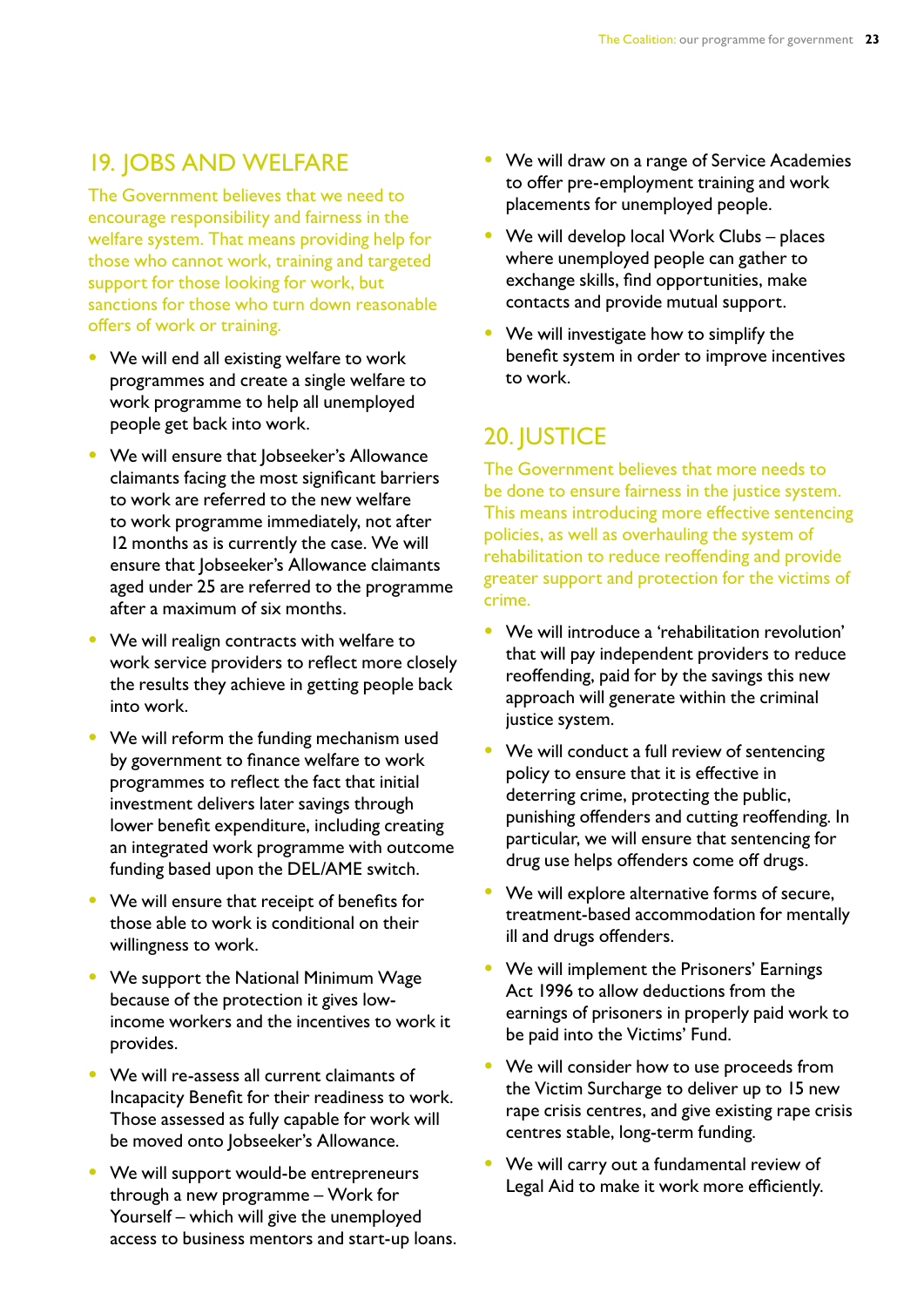- We will change the law so that historical convictions for consensual gay sex with over-16s will be treated as spent and will not show up on criminal records checks.
- We will extend anonymity in rape cases to defendants.
- We will introduce effective measures to tackle anti-social behaviour and low-level crime, including forms of restorative justice such as Neighbourhood Justice Panels.

# 21. NATIONAL SECURITY

The Government believes that its primary responsibility is to ensure national security. We need a coherent approach to national security issues across government, and we will take action to tackle terrorism, and its causes, at home and abroad.

- We have established a National Security Council and appointed a National Security Adviser.
- We have commenced a Strategic Defence and Security Review, commissioned and overseen by the National Security Council, with strong Treasury involvement. We will also develop and publish a new National Security Strategy.
- We will urgently review Control Orders, as part of a wider review of counter-terrorist legislation, measures and programmes. We will seek to find a practical way to allow the use of intercept evidence in court.
- We will deny public funds to any group that has recently espoused or incited violence or hatred. We will proscribe such organisations, subject to the advice of the police and security and intelligence agencies.
- We believe that Britain should be able to deport foreign nationals who threaten our security to countries where there are verifiable guarantees that they will not be tortured. We will seek to extend these guarantees to more countries.

# **22. NHS**

The Government believes that the NHS is an important expression of our national values. We are committed to an NHS that is free at the point of use and available to everyone based on need, not the ability to pay. We want to free NHS staff from political micromanagement, increase democratic participation in the NHS and make the NHS more accountable to the patients that it serves. That way we will drive up standards, support professional responsibility, deliver better value for money and create a healthier nation.

- We will guarantee that health spending increases in real terms in each year of the Parliament, while recognising the impact this decision will have on other departments.
- We will stop the top-down reorganisations of the NHS that have got in the way of patient care. We are committed to reducing duplication and the resources spent on administration, and diverting these resources back to front-line care.
- We will significantly cut the number of health quangos.
- We will cut the cost of NHS administration by a third and transfer resources to support doctors and nurses on the front line.
- We will stop the centrally dictated closure of A&E and maternity wards, so that people have better access to local services.
- We will strengthen the power of GPs as patients' expert guides through the health system by enabling them to commission care on their behalf.
- We will ensure that there is a stronger voice for patients locally through directly elected individuals on the boards of their local primary care trust (PCT). The remainder of the PCT's board will be appointed by the relevant local authority or authorities, and the Chief Executive and principal officers will be appointed by the Secretary of State on the advice of the new independent NHS board. This will ensure the right balance between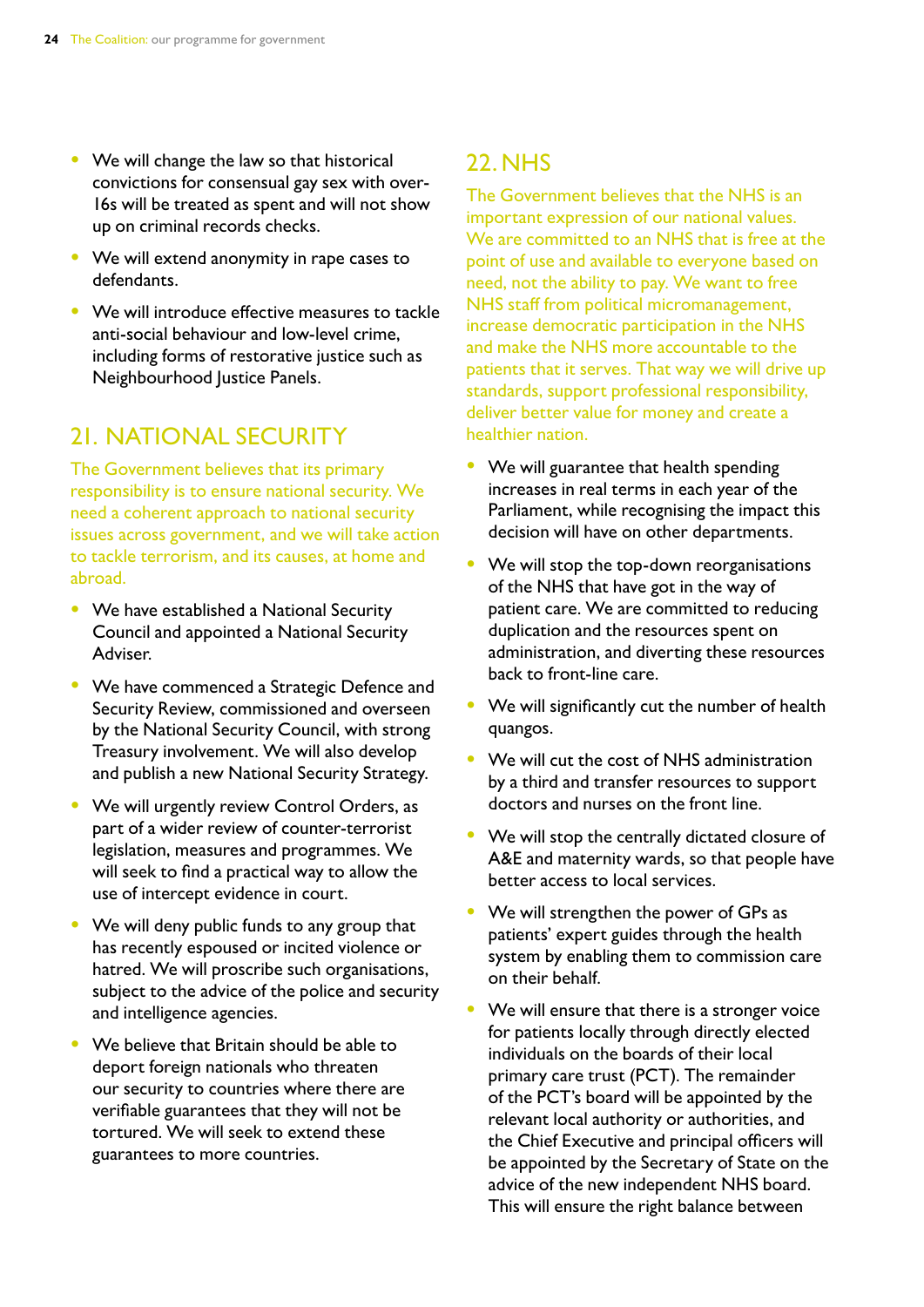locally accountable individuals and technical expertise.

- The local PCT will act as a champion for patients and commission those residual services that are best undertaken at a wider level, rather than directly by GPs. It will also take responsibility for improving public health for people in their area, working closely with the local authority and other local organisations.
- If a local authority has concerns about a significant proposed closure of local services, for example an A&E department, it will have the right to challenge health organisations, and refer the case to the Independent Reconfiguration Panel. The Panel would then provide advice to the Secretary of State for Health.
- We will give every patient the right to choose to register with the GP they want, without being restricted by where they live.
- We will develop a 24/7 urgent care service in every area of England, including GP out-ofhours services, and ensure every patient can access a local GP. We will make care more accessible by introducing a single number for every kind of urgent care and by using technology to help people communicate with their doctors.
- We will renegotiate the GP contract and incentivise ways of improving access to primary care in disadvantaged areas.
- We will make the NHS work better by extending best practice on improving discharge from hospital, maximising the number of day care operations, reducing delays prior to operations, and where possible enabling community access to care and treatments.
- We will help elderly people live at home for longer through solutions such as home adaptations and community support programmes.
- We will prioritise dementia research within the health research and development budget.
- We will seek to stop foreign healthcare professionals working in the NHS unless they have passed robust language and competence tests.
- Doctors and nurses need to be able to use their professional judgement about what is right for patients and we will support this by giving front-line staff more control of their working environment.
- We will strengthen the role of the Care Quality Commission so it becomes an effective quality inspectorate. We will develop Monitor into an economic regulator that will oversee aspects of access, competition and price-setting in the NHS.
- We will establish an independent NHS board to allocate resources and provide commissioning guidelines.
- We will enable patients to rate hospitals and doctors according to the quality of care they received, and we will require hospitals to be open about mistakes and always tell patients if something has gone wrong.
- We will measure our success on the health results that really matter  $-$  such as improving cancer and stroke survival rates or reducing hospital infections.
- We will publish detailed data about the performance of healthcare providers online, so everyone will know who is providing a good service and who is falling behind.
- We will put patients in charge of making decisions about their care, including control of their health records.
- We will create a Cancer Drugs Fund to enable patients to access the cancer drugs their doctors think will help them, paid for using money saved by the NHS through our pledge to stop the rise in Employer National Insurance contributions from April 2011.
- We will reform NICE and move to a system of value-based pricing, so that all patients can access the drugs and treatments their doctors think they need.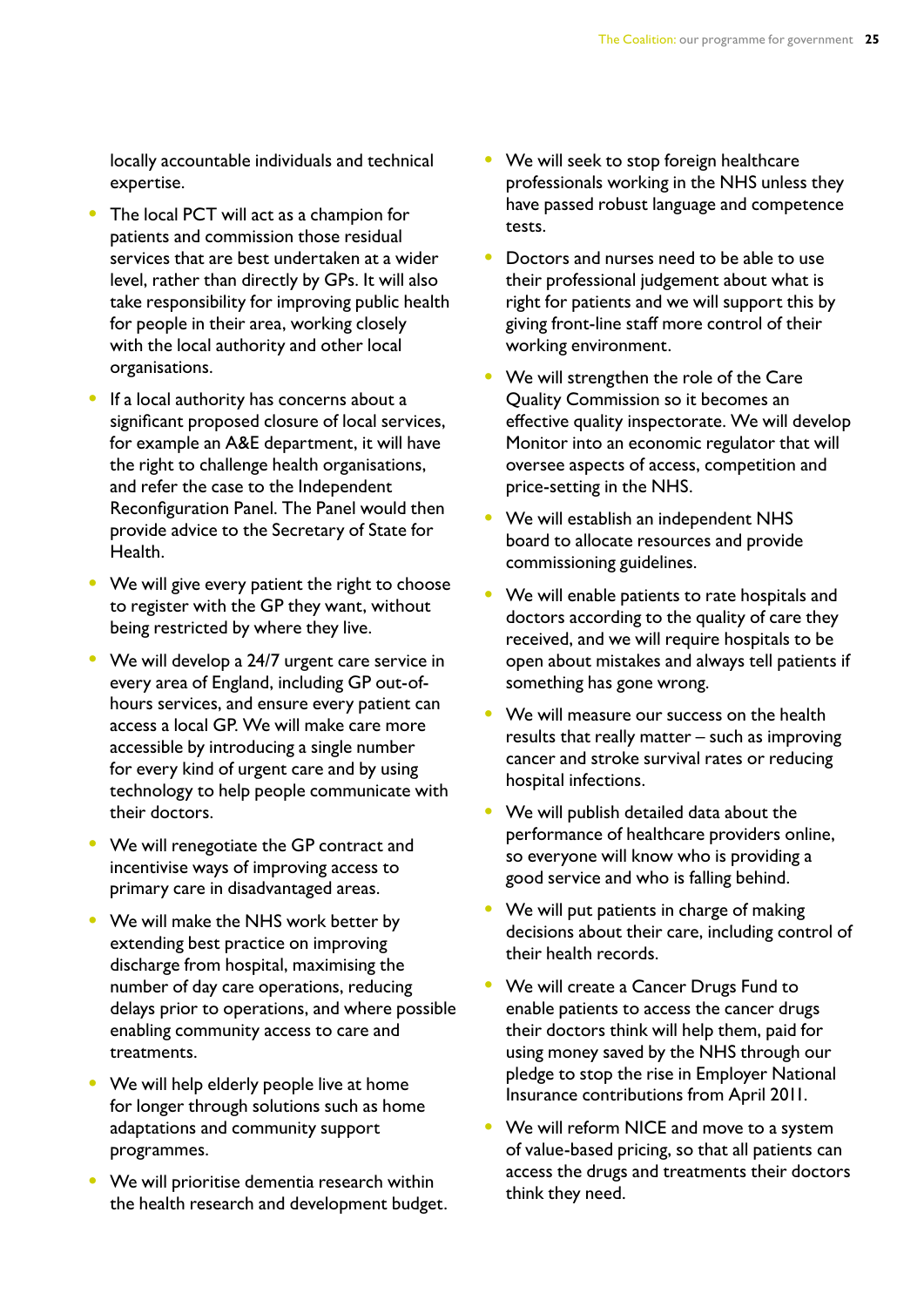- We will introduce a new dentistry contract that will focus on achieving good dental health and increasing access to NHS dentistry, with an additional focus on the oral health of schoolchildren.
- We will provide  $£10$  million a year beyond 2011 from within the budget of the Department of Health to support children's hospices in their vital work. And so that proper support for the most sick children and adults can continue in the setting of their choice, we will introduce a new per-patient funding system for all hospices and providers of palliative care.
- We will encourage NHS organisations to work better with their local police forces to clamp down on anyone who is aggressive and abusive to staff.
- We are committed to the continuous improvement of the quality of services to patients, and to achieving this through much greater involvement of independent and voluntary providers.
- We will give every patient the power to choose any healthcare provider that meets NHS standards, within NHS prices. This includes independent, voluntary and community sector providers.

# 23. PENSIONS AND OLDER PEOPLE

The Government believes that people deserve dignity and respect in old age, and that they should be provided with the support they need. That means safeguarding key benefits and pensions, and taking action to make it easier for older people to work or volunteer.

- We will restore the earnings link for the basic state pension from April 2011, with a 'triple guarantee' that pensions are raised by the higher of earnings, prices or 2.5%.
- We will commit to establishing an independent commission to review the longterm affordability of public sector pensions, while protecting accrued rights.
- We will phase out the default retirement age and hold a review to set the date at which the state pension age starts to rise to 66, although it will not be sooner than 2016 for men and 2020 for women. We will end the rules requiring compulsory annuitisation at 75.
- We will implement the Parliamentary and Health Ombudsman's recommendation to make fair and transparent payments to Equitable Life policy holders, through an independent payment scheme, for their relative loss as a consequence of regulatory failure.
- We will explore the potential to give people greater flexibility in accessing part of their personal pension fund early.
- We will protect key benefits for older people such as the winter fuel allowance, free TV licences, free bus travel, and free eye tests and prescriptions.
- We will simplify the rules and regulations relating to pensions to help reinvigorate occupational pensions, encouraging companies to offer high-quality pensions to all employees, and we will work with business and the industry to support auto enrolment.

# 24. POLITICAL REFORM

The Government believes that our political system is broken. We urgently need fundamental political reform, including a referendum on electoral reform, much greater co-operation across party lines, and changes to our political system to make it far more transparent and accountable.

• We will establish five-year fixed-term Parliaments. We will put a binding motion before the House of Commons stating that the next general election will be held on the first Thursday of May 2015. Following this motion, we will legislate to make provision for fixed-term Parliaments of five years. This legislation will also provide for dissolution if 55% or more of the House votes in favour.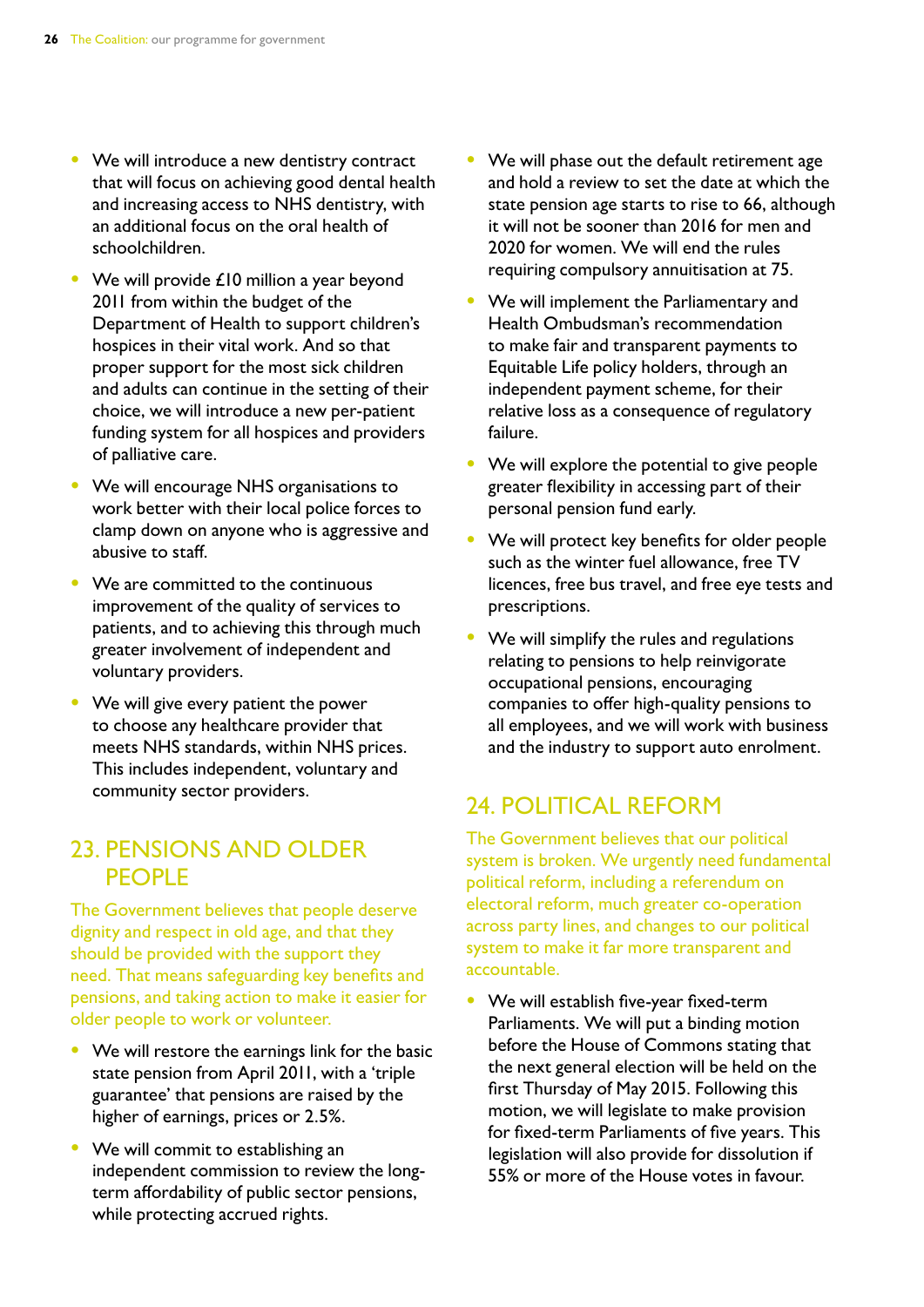- We will bring forward a Referendum Bill on electoral reform, which includes provision for the introduction of the Alternative Vote in the event of a positive result in the referendum, as well as for the creation of fewer and more equal sized constituencies. We will whip both Parliamentary parties in both Houses to support a simple majority referendum on the Alternative Vote, without prejudice to the positions parties will take during such a referendum.
- We will bring forward early legislation to introduce a power of recall, allowing voters to force a by-election where an MP is found to have engaged in serious wrongdoing and having had a petition calling for a by-election signed by 10% of his or her constituents.
- We will establish a committee to bring forward proposals for a wholly or mainly elected upper chamber on the basis of proportional representation. The committee will come forward with a draft motion by December 2010. It is likely that this will advocate single long terms of office. It is also likely that there will be a grandfathering system for current Peers. In the interim, Lords appointments will be made with the objective of creating a second chamber that is reflective of the share of the vote secured by the political parties in the last general election.
- We will bring forward the proposals of the Wright Committee for reform to the House of Commons in  $full$  – starting with the proposed committee for management of backbench business. A House Business Committee, to consider government business, will be established by the third year of the Parliament.
- We will reduce electoral fraud by speeding up the implementation of individual voter registration.
- We will establish a commission to consider the 'West Lothian question'.
- We will prevent the possible misuse of Parliamentary privilege by MPs accused of serious wrongdoing.
- We will cut the perks and bureaucracy associated with Parliament.
- We will consult with the Independent Parliamentary Standards Authority on how to move away from the generous final-salary pension system for MPs.
- We will fund 200 all-postal primaries over this Parliament, targeted at seats which have not changed hands for many years. These funds will be allocated to all political parties with seats in Parliament that they take up, in proportion to their share of the total vote in the last general election.
- We will ensure that any petition that secures 100,000 signatures will be eligible for formal debate in Parliament. The petition with the most signatures will enable members of the public to table a bill eligible to be voted on in Parliament.
- We will introduce a new 'public reading stage' for bills to give the public an opportunity to comment on proposed legislation online, and a dedicated 'public reading day' within a bill's committee stage where those comments will be debated by the committee scrutinising the bill.
- We will improve the civil service, and make it easier to reward the best civil servants and remove the least effective.
- We will reform the Civil Service Compensation Scheme to bring it into line with practice in the private sector.
- We will put a limit on the number on Special Advisers.
- We will introduce extra support for people with disabilities who want to become MPs, councillors or other elected officials.
- We will open up Whitehall recruitment by publishing central government job vacancies online.
- We will publish details of every UK project that receives over  $£25,000$  of EU funds.
- We will give residents the power to instigate local referendums on any local issue.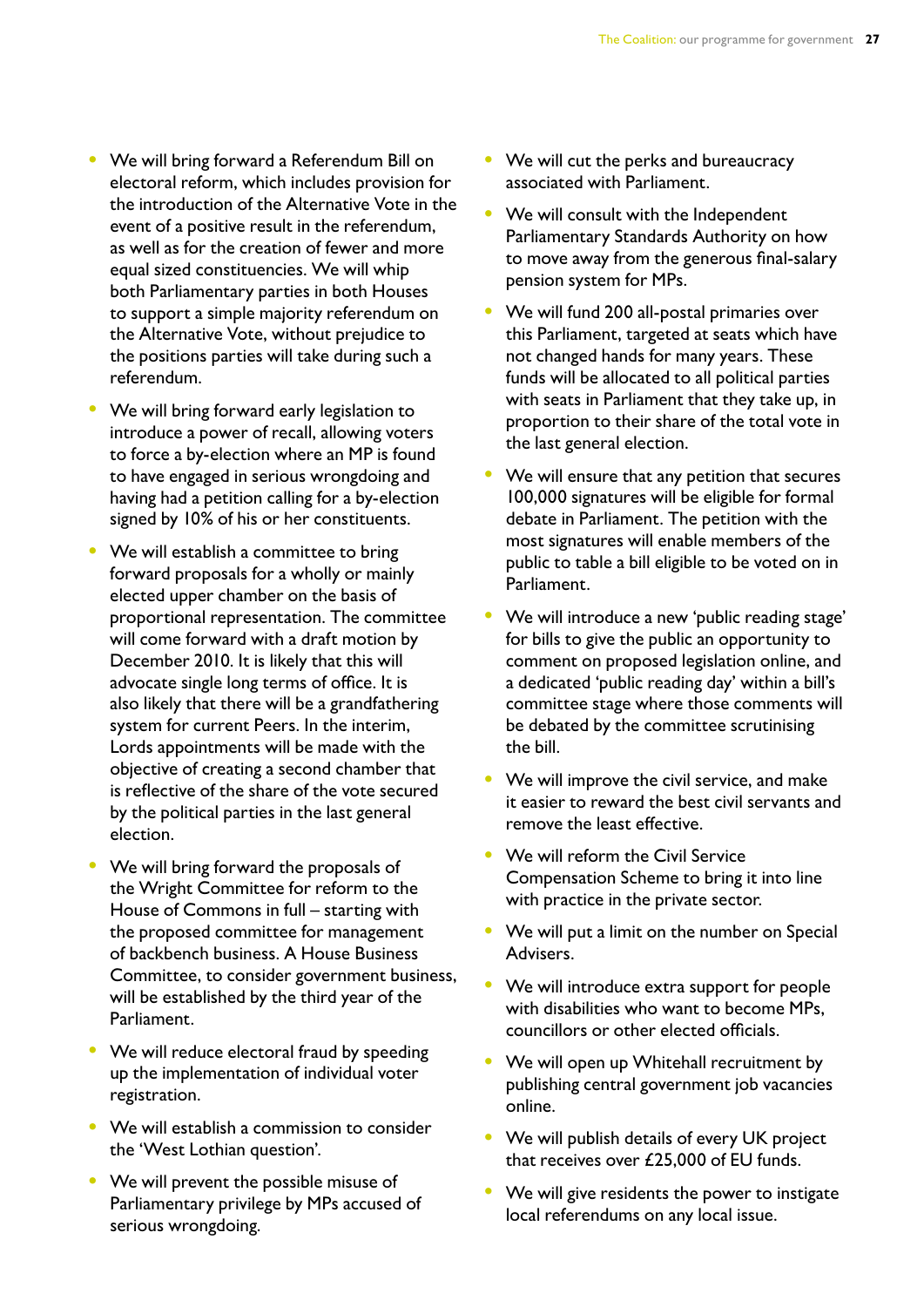- We will stop plans to impose supplementary business rates on firms if a majority of the firms affected do not give their consent.
- We will give residents the power to veto excessive council tax increases.
- We will continue to promote peace, stability and economic prosperity in Northern Ireland, standing firmly behind the agreements negotiated and institutions they establish. We will work to bring Northern Ireland back into the mainstream of UK politics, including producing a government paper examining potential mechanisms for changing the corporation tax rate in Northern Ireland.
- We will implement the proposals of the Calman Commission and introduce a referendum on further Welsh devolution.
- We will review the control and use of accumulated and future revenues from the Fossil Fuel Levy in Scotland.
- We recognise the concerns expressed by the Holtham Commission on the system of devolution funding. However, at this time, the priority must be to reduce the deficit and therefore any change to the system must await the stabilisation of the public finances. Depending on the outcome of the forthcoming referendum, we will establish a process similar to the Calman Commission for the Welsh Assembly. We will take forward the Sustainable Homes Legislative Competence Order.
- We will make the running of government more efficient by introducing enhanced Departmental Boards which will form collective operational leadership of government departments.

#### 25. PUBLIC HEALTH

The Government believes that we need action to promote public health, and encourage behaviour change to help people live healthier lives. We need an ambitious strategy to prevent ill-health which harnesses innovative techniques to help people take responsibility for their own health.

- We will give local communities greater control over public health budgets with payment by the outcomes they achieve in improving the health of local residents.
- We will give GPs greater incentives to tackle public health problems.
- We will investigate ways of improving access to preventative healthcare for those in disadvantaged areas to help tackle health inequalities.
- We will ensure greater access to talking therapies to reduce long-term costs for the NHS.

# 26. SCHOOLS

The Government believes that we need to reform our school system to tackle educational inequality, which has widened in recent years, and to give greater powers to parents and pupils to choose a good school. We want to ensure high standards of discipline in the classroom, robust standards and the highest quality teaching. We also believe that the state should help parents, community groups and others come together to improve the education system by starting new schools.

- We will promote the reform of schools in order to ensure that new providers can enter the state school system in response to parental demand; that all schools have greater freedom over the curriculum; and that all schools are held properly to account.
- We will fund a significant premium for disadvantaged pupils from outside the schools budget by reductions in spending elsewhere.
- We will give parents, teachers, charities and local communities the chance to set up new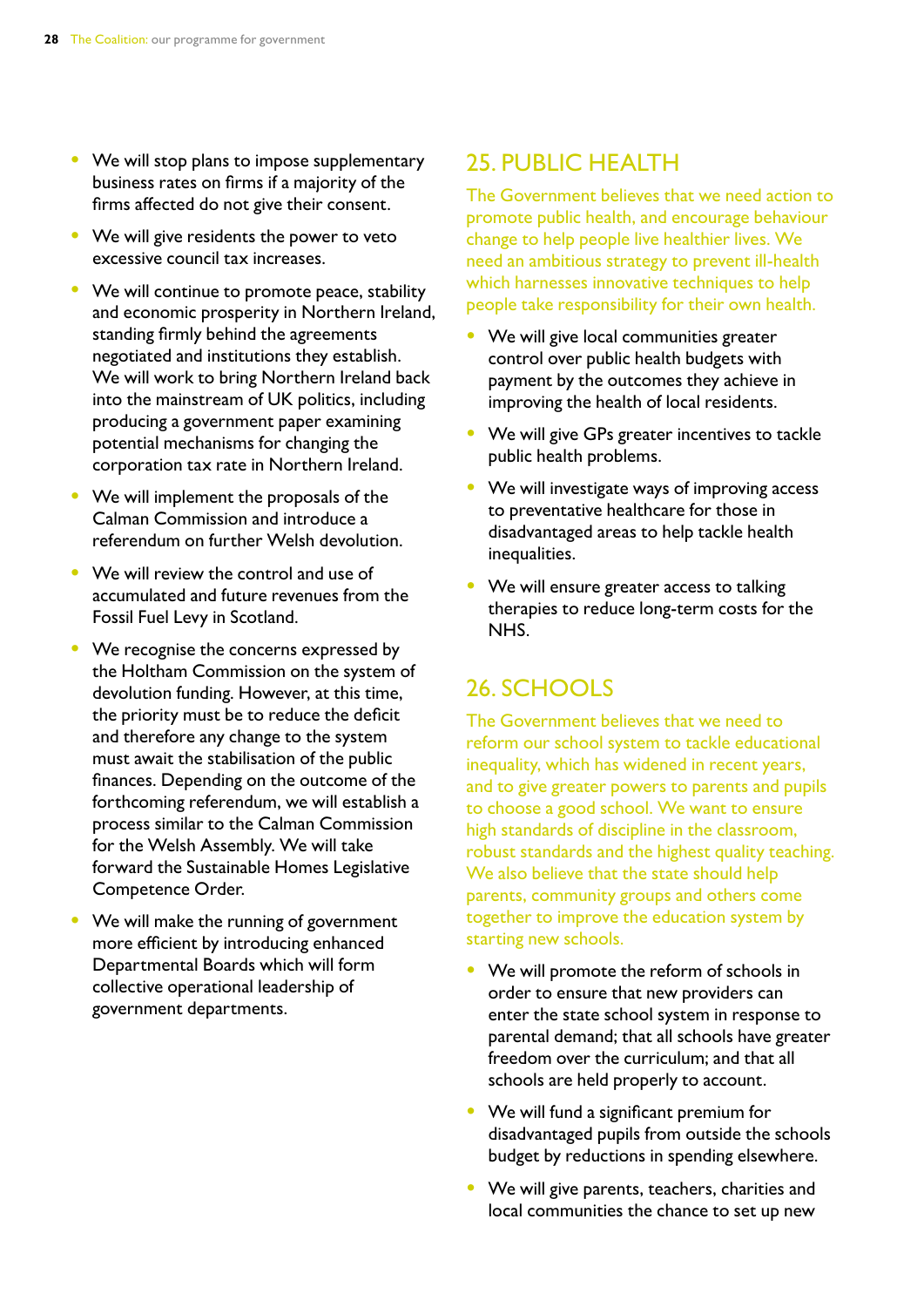schools, as part of our plans to allow new providers to enter the state school system in response to parental demand.

- We will support Teach First, create Teach Now to build on the Graduate Teacher Programme, and seek other ways to improve the quality of the teaching profession.
- We will reform the existing rigid national pay and conditions rules to give schools greater freedoms to pay good teachers more and deal with poor performance.
- We will help schools tackle bullying in schools, especially homophobic bullying.
- We will simplify the regulation of standards in education and target inspection on areas of failure.
- We will give anonymity to teachers accused by pupils and take other measures to protect against false accusations.
- We will seek to attract more top science and maths graduates to be teachers.
- We will publish performance data on educational providers, as well as past exam papers.
- We will create more flexibility in the exams systems so that state schools can offer qualifications like the IGCSE.
- We will reform league tables so that schools are able to focus on, and demonstrate, the progress of children of all abilities.
- We will give heads and teachers the powers they need to ensure discipline in the classroom and promote good behaviour.
- We believe the most vulnerable children deserve the very highest quality of care. We will improve diagnostic assessment for schoolchildren, prevent the unnecessary closure of special schools, and remove the bias towards inclusion.
- We will improve the quality of vocational education, including increasing flexibility for 14–19 year olds and creating new Technical Academies as part of our plans to diversify schools provision.
- We will keep external assessment, but will review how Key Stage 2 tests operate in future.
- We will ensure that all new Academies follow an inclusive admissions policy. We will work with faith groups to enable more faith schools and facilitate inclusive admissions policies in as many of these schools as possible.

# 27. SOCIAL ACTION

The Government believes that the innovation and enthusiasm of civil society is essential in tackling the social, economic and political challenges that the UK faces today. We will take action to support and encourage social responsibility, volunteering and philanthropy, and make it easier for people to come together to improve their communities and help one another.

- We will support the creation and expansion of mutuals, co-operatives, charities and social enterprises, and enable these groups to have much greater involvement in the running of public services.
- We will give public sector workers a new right to form employee-owned co-operatives and bid to take over the services they deliver. This will empower millions of public sector workers to become their own boss and help them to deliver better services.
- We will train a new generation of community organisers and support the creation of neighbourhood groups across the UK, especially in the most deprived areas.
- We will take a range of measures to encourage charitable giving and philanthropy.
- We will introduce National Citizen Service. The initial flagship project will provide a programme for 16 year olds to give them a chance to develop the skills needed to be active and responsible citizens, mix with people from different backgrounds, and start getting involved in their communities.
- We will use funds from dormant bank accounts to establish a 'Big Society Bank', which will provide new finance for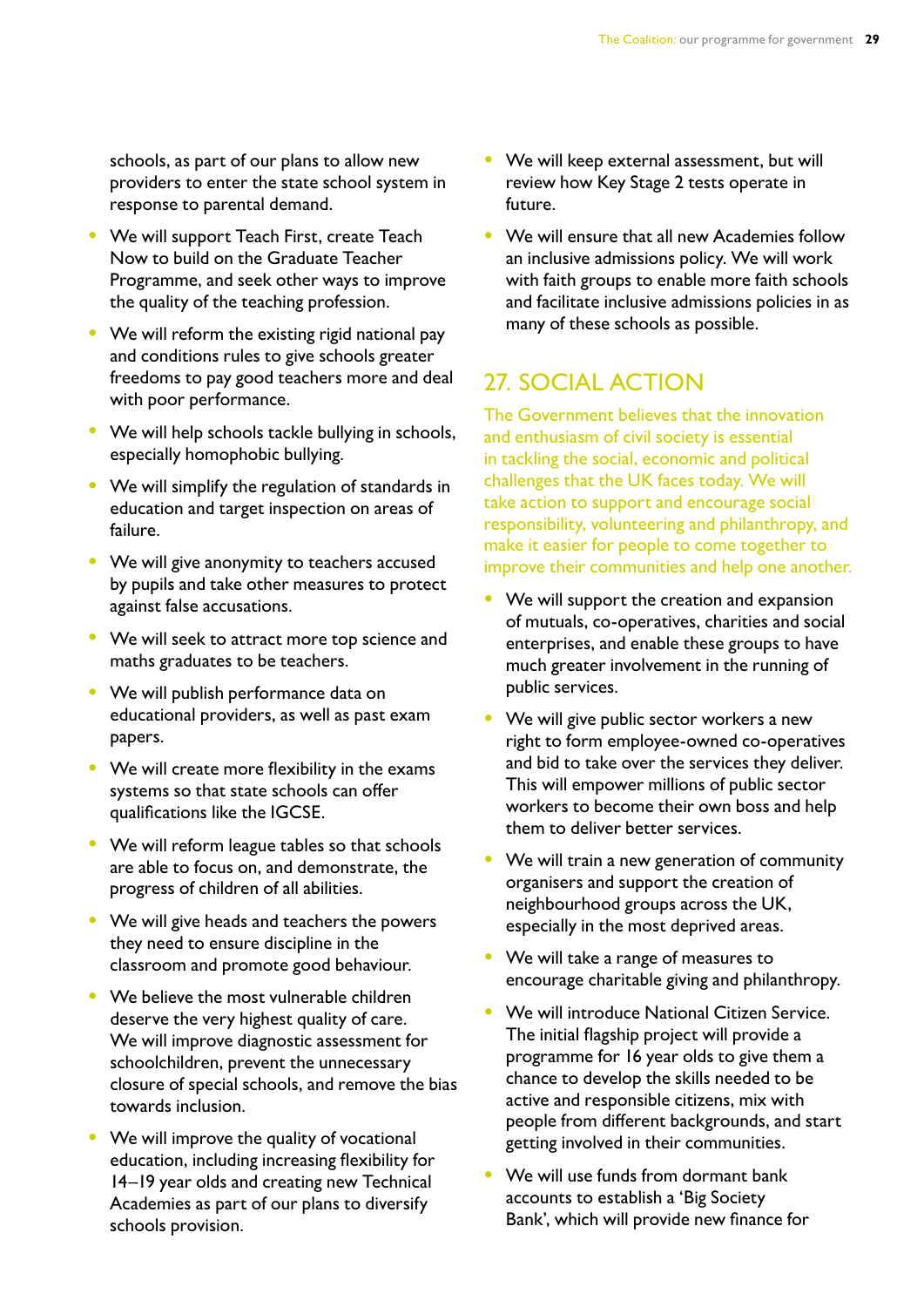neighbourhood groups, charities, social enterprises and other non-governmental bodies.

We will take a range of measures to encourage volunteering and involvement in social action, including launching a national day to celebrate and encourage social action, and make regular community service an element of civil service staff appraisals.

#### 28. SOCIAL CARE AND **DISABILITY**

The Government believes that people needing care deserve to be treated with dignity and respect. We understand the urgency of reforming the system of social care to provide much more control to individuals and their carers, and to ease the cost burden that they and their families face.

- We will establish a commission on long-term care, to report within a year. The commission will consider a range of ideas, including both a voluntary insurance scheme to protect the assets of those who go into residential care, and a partnership scheme as proposed by Derek Wanless.
- We will break down barriers between health and social care funding to incentivise preventative action.
- We will extend the greater roll-out of personal budgets to give people and their carers more control and purchasing power.
- We will use direct payments to carers and better community-based provision to improve access to respite care.
- We will reform Access to Work, so disabled people can apply for jobs with funding already secured for any adaptations and equipment they will need.

#### 29. TAXATION

The Government believes that the tax system needs to be reformed to make it more competitive, simpler, greener and fairer. We need to take action to ensure that the tax framework better reflects the values of this Government.

- We will increase the personal allowance for income tax to help lower and middle income earners. We will announce in the first Budget a substantial increase in the personal allowance from April 2011, with the benefits focused on those with lower and middle incomes. This will be funded with the money that would have been used to pay for the increase in employee National Insurance thresholds proposed by the Conservative Party, as well as revenues from increases in Capital Gains Tax rates for non-business assets as described below. The increase in employer National Insurance thresholds proposed by the Conservatives will go ahead in order to stop the planned jobs tax.
- We will further increase the personal allowance to  $£10,000$ , making real terms steps each year towards meeting this as a longerterm policy objective. We will prioritise this over other tax cuts, including cuts to Inheritance Tax.
- We will also ensure that provision is made for Liberal Democrat MPs to abstain on budget resolutions to introduce transferable tax allowances for married couples without prejudice to the coalition agreement.
- We will reform the taxation of air travel by switching from a per-passenger to a per-plane duty, and will ensure that a proportion of any increased revenues over time will be used to help fund increases in the personal allowance.
- We will seek ways of taxing non-business capital gains at rates similar or close to those applied to income, with generous exemptions for entrepreneurial business activities.
- We will make every effort to tackle tax avoidance, including detailed development of Liberal Democrat proposals.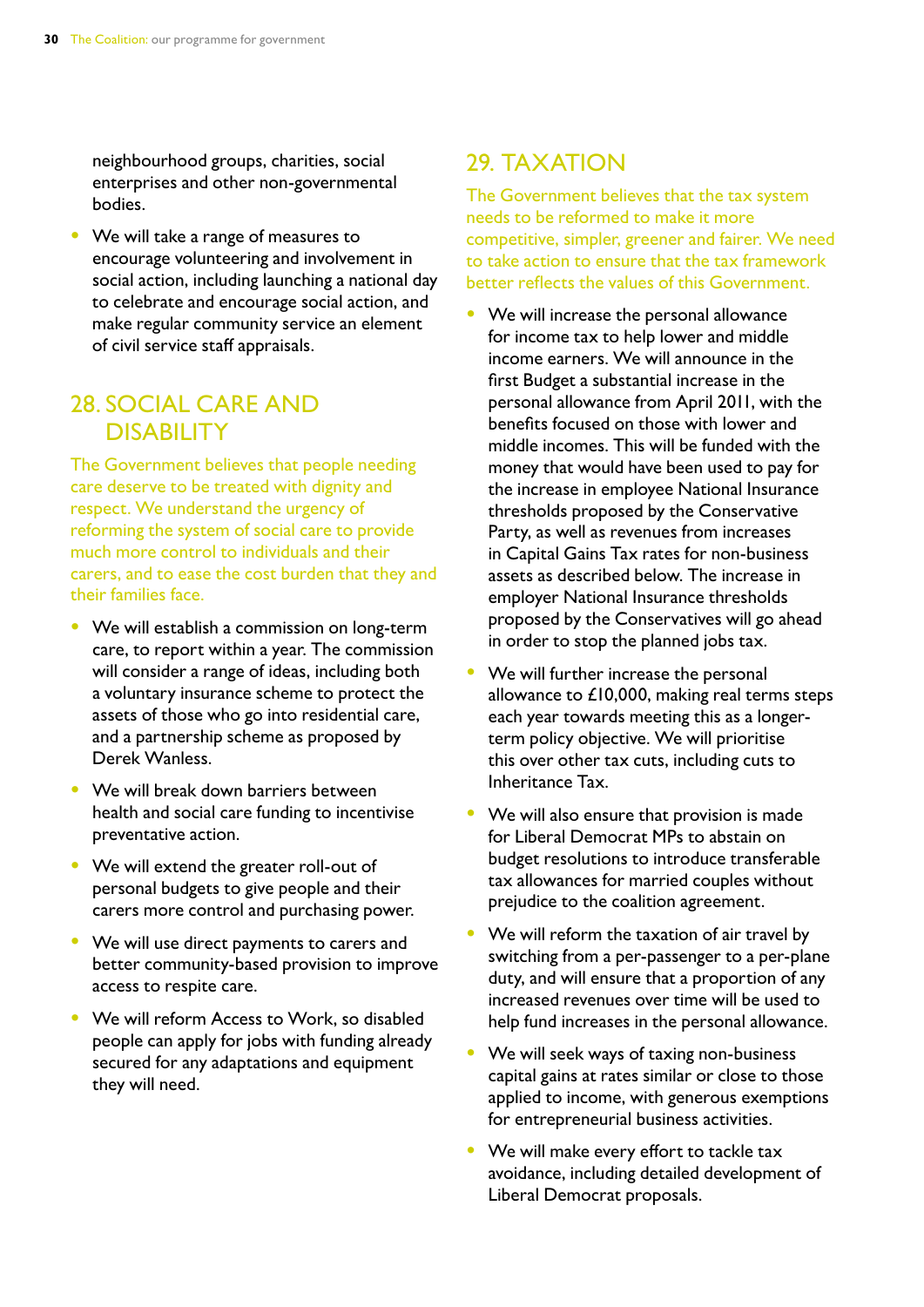- We will increase the proportion of  $tax$ revenue accounted for by environmental taxes.
- We will take measures to fulfil our EU treaty obligations in regard to the taxation of holiday letting that do not penalise UK-based businesses.
- We will review the taxation of non-domiciled individuals.

# **30. TRANSPORT**

The Government believes that a modern transport infrastructure is essential for a dynamic and entrepreneurial economy, as well as to improve well-being and quality of life. We need to make the transport sector greener and more sustainable, with tougher emission standards and support for new transport technologies.

- We will mandate a national recharging network for electric and plug-in hybrid vehicles.
- We will grant longer rail franchises in order to give operators the incentive to invest in the improvements passengers want - like better services, better stations, longer trains and better rolling stock.
- We will reform the way decisions are made on which transport projects to prioritise, so that the benefits of low carbon proposals (including light rail schemes) are fully recognised.
- We will make Network Rail more accountable to its customers.
- We will establish a high speed rail network as part of our programme of measures to fulfil our joint ambitions for creating a low carbon economy. Our vision is of a truly national high speed rail network for the whole of Britain. Given financial constraints, we will have to achieve this in phases.
- We support Crossrail and further electrification of the rail network.
- We will turn the rail regulator into a powerful passenger champion.
- We will support sustainable travel initiatives, including the promotion of cycling and walking, and will encourage joint working between bus operators and local authorities.
- We are committed to fair pricing for rail travel.
- We will work towards the introduction of a new system of HGV road user charging to ensure a fairer arrangement for UK hauliers.
- We will stop central government funding for new fixed speed cameras and switch to more effective ways of making our roads safer, including authorising 'drugalyser' technology.
- We will tackle rogue private sector wheel clampers.

#### 31. UNIVERSITIES AND FURTHER **EDUCATION**

The Government believes that our universities are essential for building a strong and innovative economy. We will take action to create more college and university places, as well as help to foster stronger links between universities, colleges and industries.

- We will seek ways to support the creation of apprenticeships, internships, work pairings, and college and workplace training places as part of our wider programme to get Britain working.
- We will set colleges free from direct state control and abolish many of the further education quangos. Public funding should be fair and follow the choices of students.
- We will await Lord Browne's final report into higher education funding, and will judge its proposals against the need to:
	- $-$  increase social mobility;
	- $-$  take into account the impact on student debt;
	- ensure a properly funded university sector;
	- $-$  improve the quality of teaching;
	- $-$  advance scholarship; and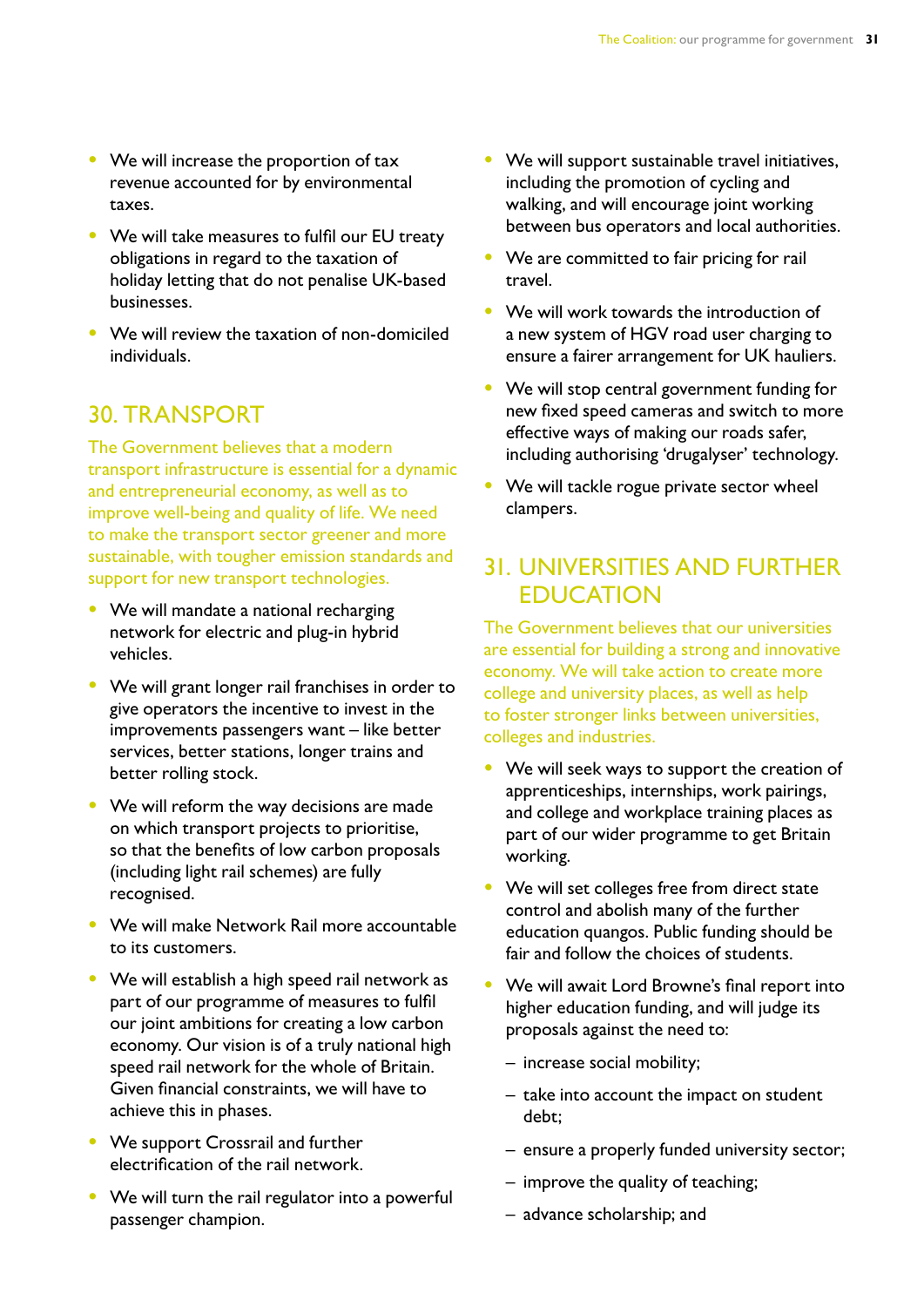- attract a higher proportion of students from disadvantaged backgrounds.
- If the response of the Government to Lord Browne's report is one that Liberal Democrats cannot accept, then arrangements will be made to enable Liberal Democrat MPs to abstain in any vote.
- We will review support for part-time students in terms of loans and fees.
- We will publish more information about the costs, graduate earnings and student satisfaction of different university courses.
- We will ensure that public funding mechanisms for university research safeguard its academic integrity.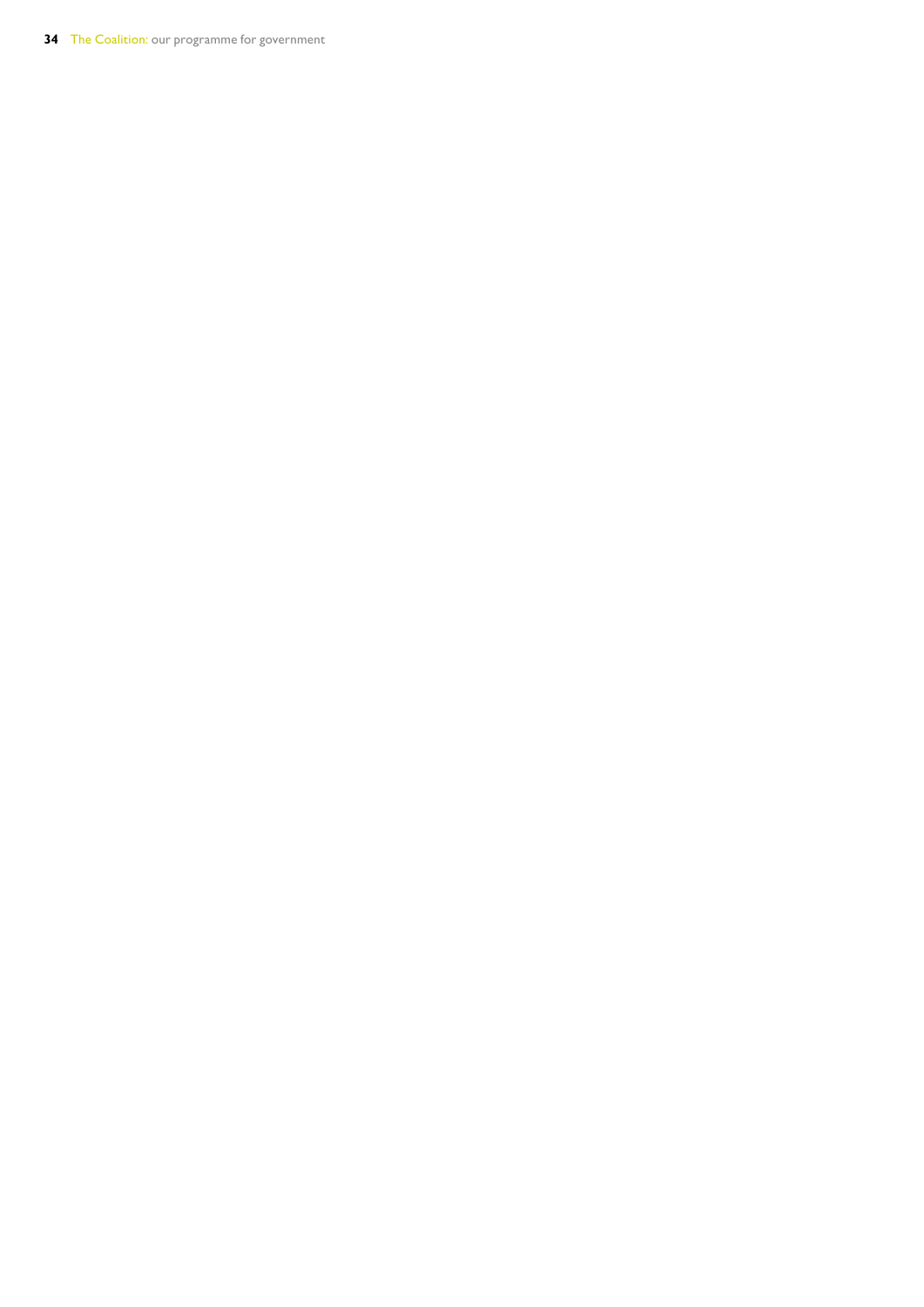The deficit reduction programme takes precedence over any of the other measures in this agreement, and the speed of implementation of any measures that have a cost to the public finances will depend on decisions to be made in the **Comprehensive Spending Review.** 

**The Government fully supports the devolution of powers** to Northern Ireland, Scotland and Wales. As a result of devolution, many decisions made by UK Ministers or in the Westminster Parliament now apply to England only. **The Northern Ireland Executive, the Scottish Executive and** the Welsh Assembly Government make their own policy on **their devolved issues. This document therefore sets out the** agreed priorities for the **Coalition Government in Westminster.**